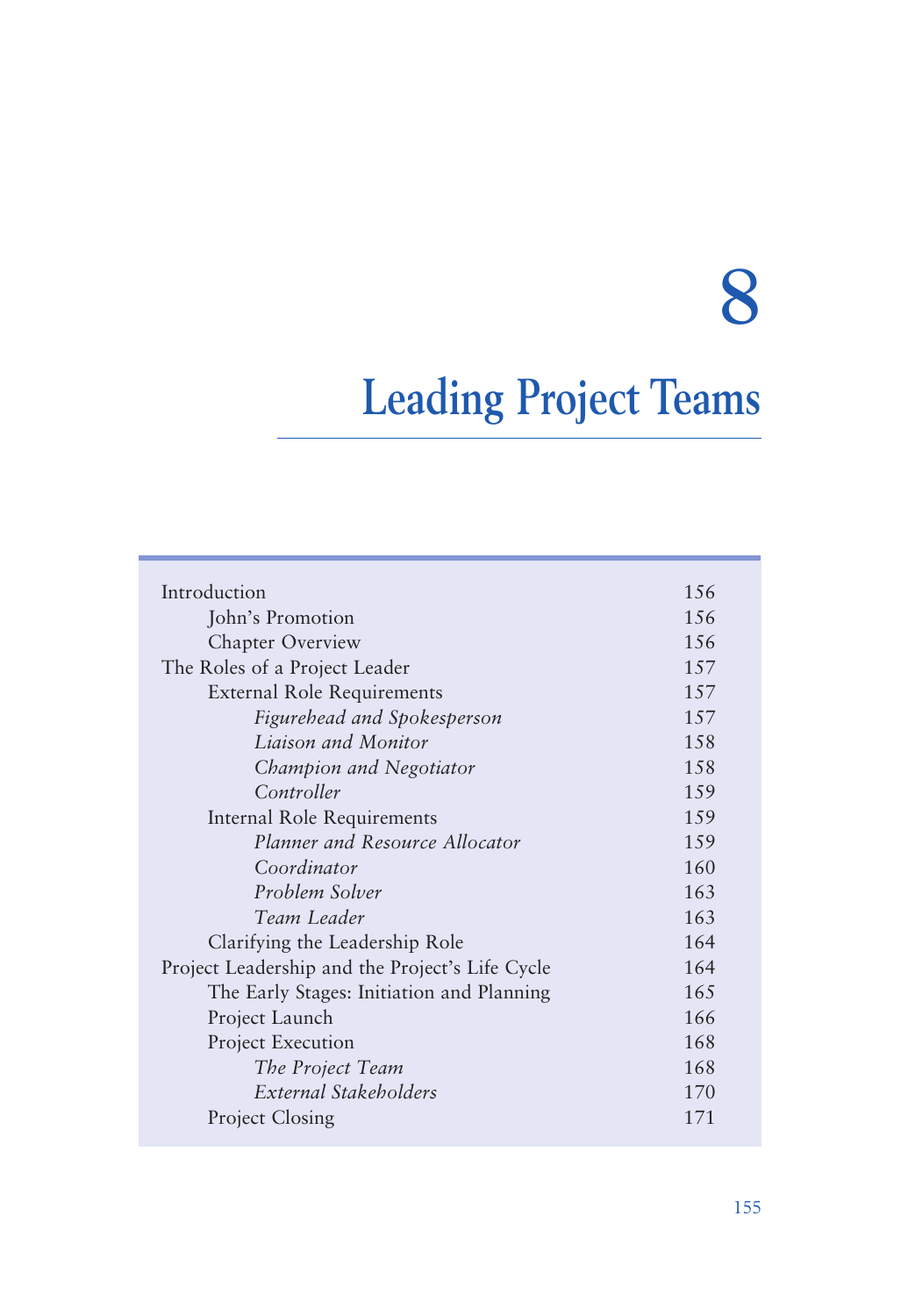| Project Leadership and Individual Project Members | 172 |
|---------------------------------------------------|-----|
| Summary                                           | 173 |
| <b>Review Questions</b>                           | 177 |
| Exercises                                         | 178 |
| Endnotes                                          | 178 |
| Key Terms                                         | 180 |
| Sidebar: Conducting Project Meetings              | 160 |

# **INTRODUCTION**

# **John's Promotion**

John Billings was looking at his boss, Mark White, feeling a new admiration for the man, but also feeling more than nervous about what this meeting meant for him. John's boss had been promoted to department head in their division of APEX, a large government-contracting firm. When Mark received his promotion, he recommended John to fill his position: one of three section leaders who report to the department head. John jumped at the opportunity and soon would receive a hefty increase in salary along with his promotion.

In this meeting, Mark was laying out the various accounts John would be taking over when these feelings of admiration and anxiety began to emerge. Two accounts were still in the negotiation stage. One account was ready to launch. Three more were continuing projects, but one of those was scheduled for closing at the end of the month.

John knew everyone in the section, of course, but now he would be dealing with them in a whole new way as section manager. In addition, he would be dealing much more closely with higher management, clients, and others outside the department in his new position.

John admired Mark because he really was a good leader and obviously deserved his promotion. His boots would be hard to fill; and that began to make John nervous. Despite working on projects in the section for some time now, John realized that he had only the smallest notion of what he would have to do to be successful in his new role as a project manager.

# **Chapter Overview**

John's concerns are widely shared by those new to leadership positions, whether they are taking over a single project or a whole "section-load" of them like John. This entire book is devoted to project leadership issues, but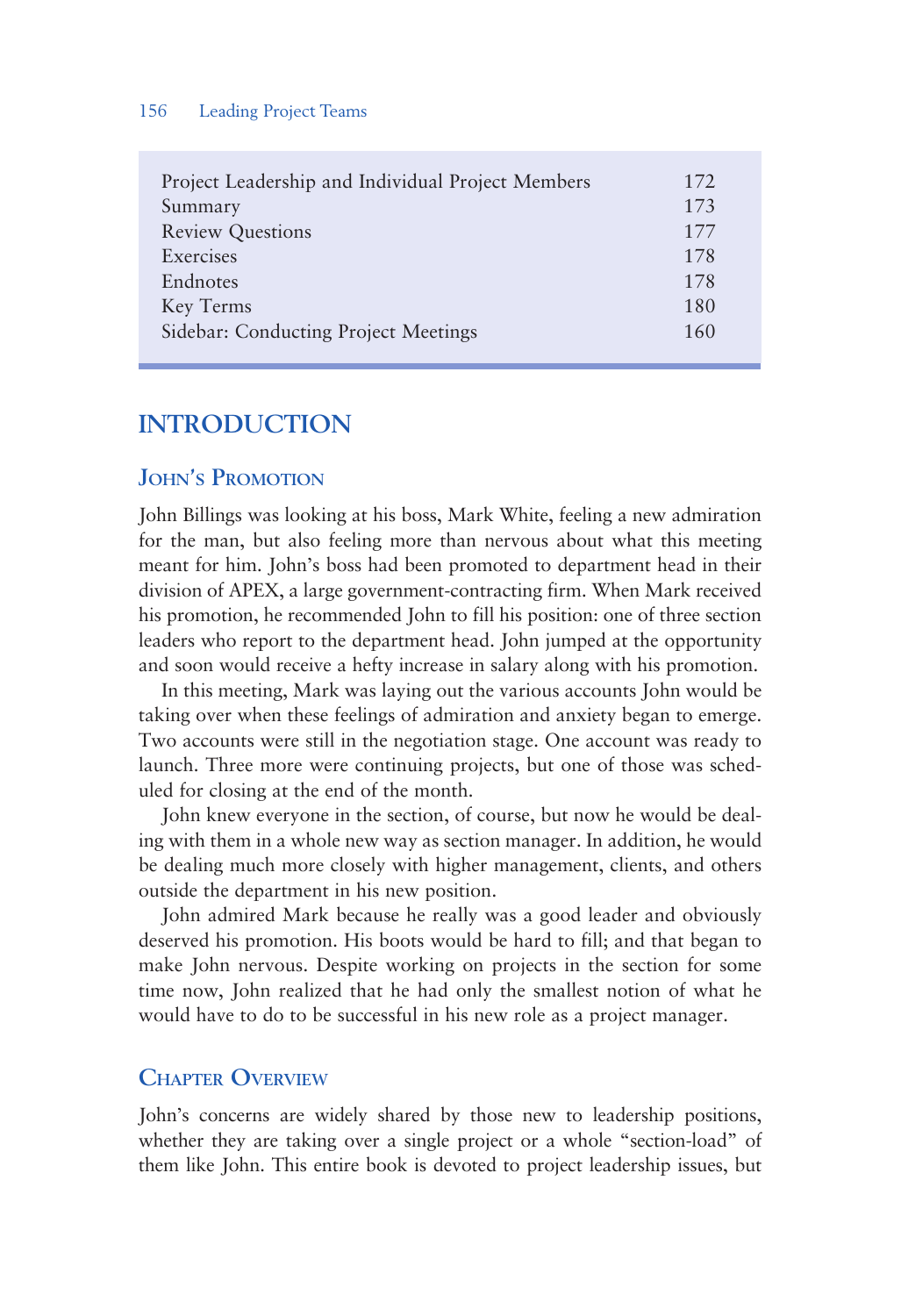here we address three more sets of issues. The first concerns expectations others have of a project leader. Project leaders are called on to play many, often conflicting, roles for various stakeholders. We identify many of the more common role expectations and offer some advice about addressing them.

The second set focuses on the leadership of a project team throughout the life of a project. Project leaders need to lead projects differently depending on where they are in their life cycle. John, for example, will need to lead each of his project teams differently because the projects are at different stages in their life cycles. He will also have to work with each project's other stakeholders differently for the same reason. We examine the different needs of projects depending on their life cycle stage and what leaders should do to address those needs.

The final set of issues deals with the leadership needs of individual project members. Project personnel come and go on projects and need different kinds of leadership depending on their "job maturity" in doing the project's work. We finish this chapter by discussing individual project member leadership needs and how best to develop project staff.

# **THE ROLES OF A PROJECT LEADER**

Leaders are expected to play a role in their organizations just like everyone else. The leadership role, however, is complex, and different people have very different, often conflicting expectations of a leader. Because the leadership role is so critical to project success, we examine some of the more typical expectations stakeholders have of a project leader. We conclude by suggesting how leaders can negotiate some of the expectations stakeholders have of them.

The roles played by organizational leaders have been studied for some time. Two particularly well-known and appropriate studies are those done by Henry Mintzberg<sup>1</sup> and Luthans and Lockwood.<sup>2</sup> Although Mintzberg focused on higher level managers and Luthans and Lockwood focused on supervisors, their studies share some common elements that are particularly applicable to project leaders. They are integrated here with an eye toward the role demands of project leaders. We classify them into those role expectations held by external and internal stakeholders.

# **External Role Requirements**

# *Figurehead and Spokesperson*

By the nature of their position, project leaders are the **figureheads** of their projects. They are called on to represent their projects at most, if not all,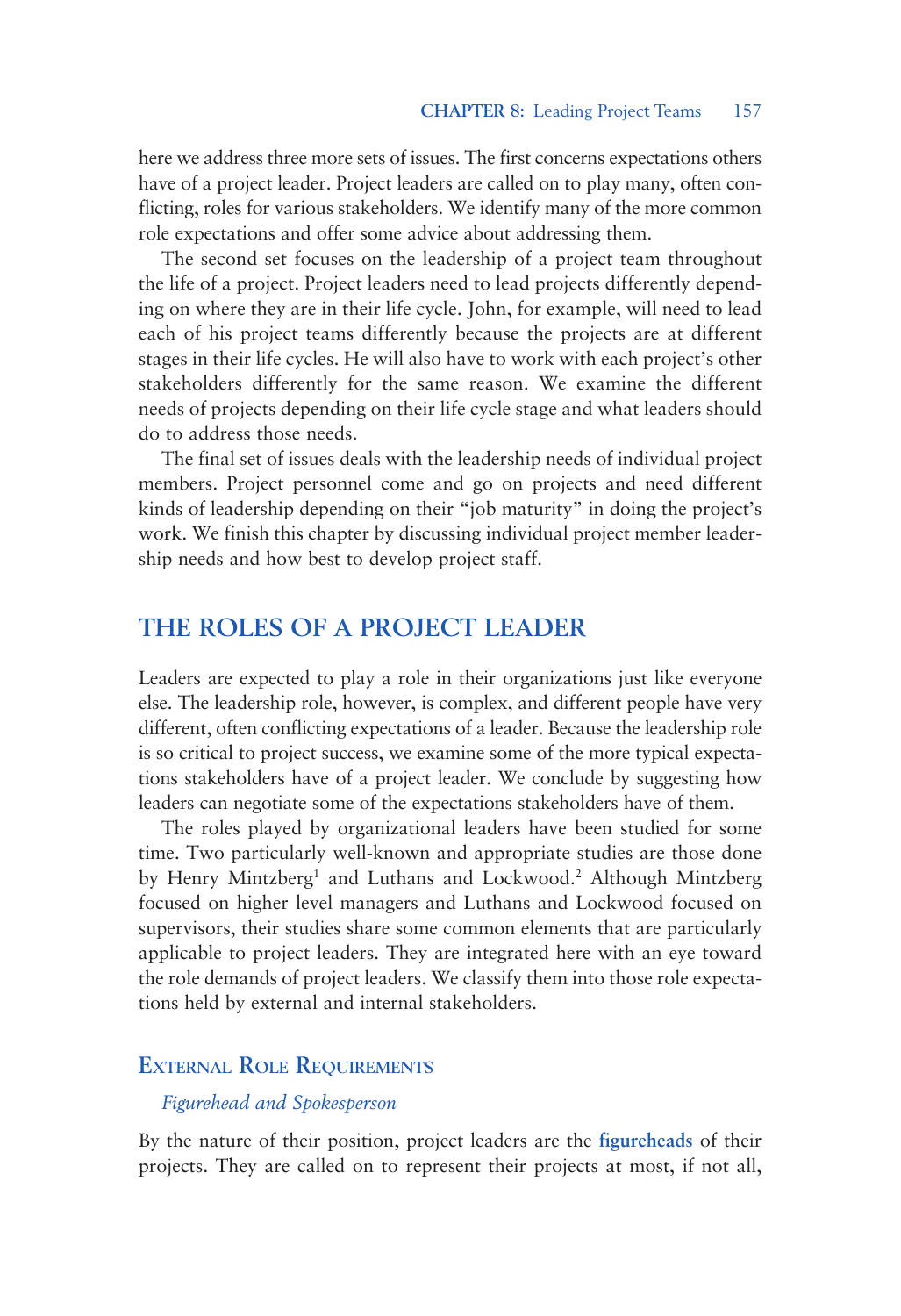public functions. It is important, then, for project leaders to display proper demeanor in all public venues. Stakeholder and public judgments of the project and its team are influenced a great deal by the demeanor and behavior of its chief representative.

As the chief representative of the project, leaders are also called on to be their project's **spokesperson**, whether giving formal presentations of the project before large groups or speaking one-on-one with individual stakeholders. It is important for project leaders to be up to date on the status of their projects and to be able to communicate the progress, needs, and benefits of their projects to external stakeholders when required.<sup>3</sup>

# *Liaison and Monitor*

In the previous chapter, we explored the key position project leaders occupy at the center of the larger network of project stakeholders. Because of that position, most project business is conducted through project leaders in their role as liaison to the project.<sup>4</sup> Project leaders need to actively embrace, develop, and maintain their liaison role, not only for the good of their projects but for the good of their own careers as well.

The liaison role has both a formal and an informal side to it. Formally, project leaders are called on to do business with suppliers, clients, management, the public, and other stakeholders. Informally, project leaders are often expected to socialize with stakeholders to develop closer ties with them. Many project leaders are less comfortable performing this role, and socializing can be quite time-consuming. Shareholder concerns, problems, and opportunities for the project, however, are often first encountered, and can be dealt with more effectively, on these informal occasions.

The project leader also plays a role as the project's **monitor**. The project network is a principal source of information about stakeholder needs, concerns, resources, and intentions with regard to the project. In the role of monitor, the project leader needs to continually observe the network of stakeholders to get important project information, anticipate project problems, and take advantage of opportunities as they arise.

# *Champion and Negotiator*

Project leaders are often expected to be the **champions** of the projects they lead. Project leaders must be able to communicate the benefits and needs of their projects in terms that speak to stakeholder interests. Working with their ties in the larger project network, leaders also need to help members of their project team resolve difficulties they may encounter outside the team.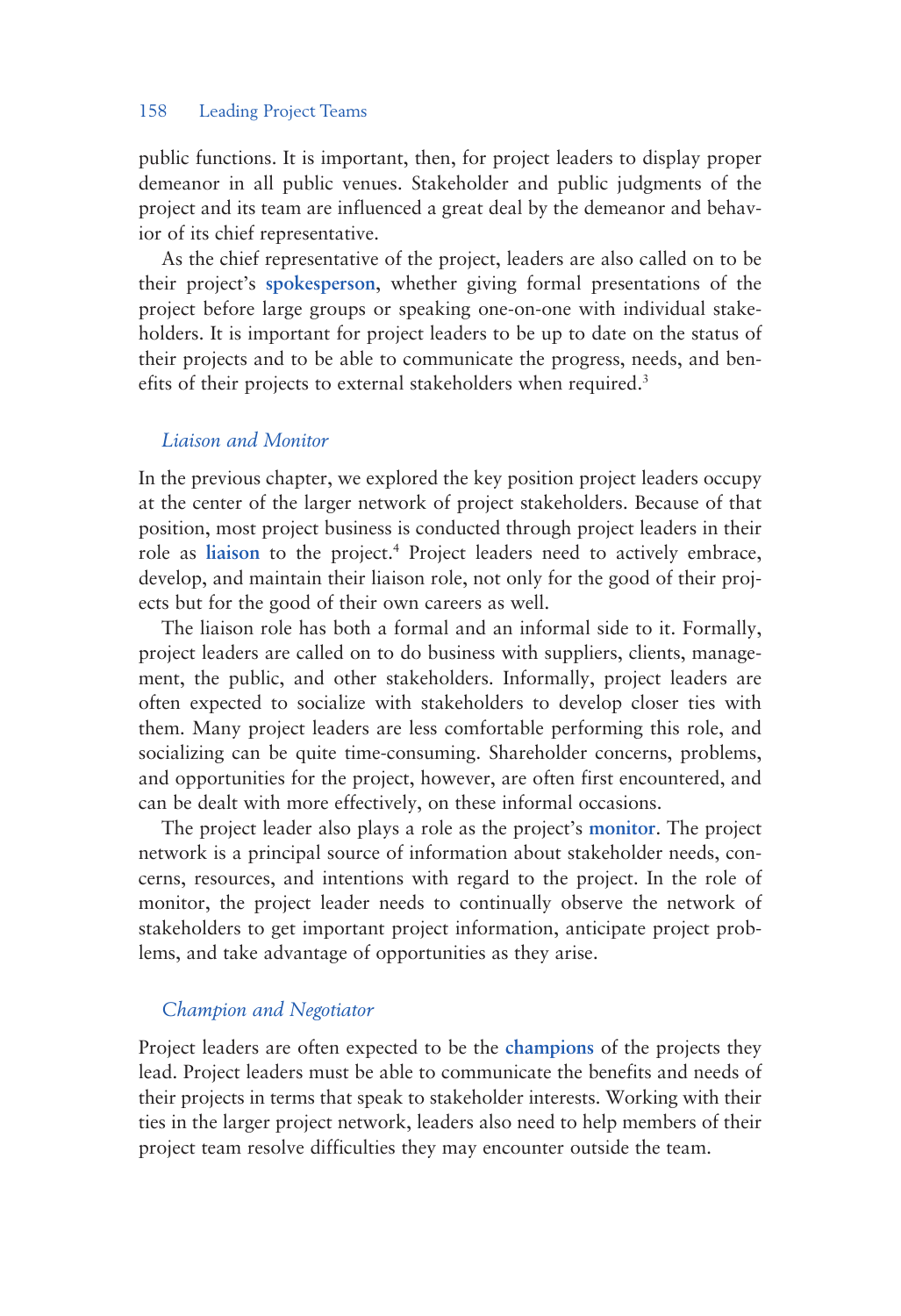Because of their position, stakeholders turn to project leaders as the **chief negotiator** for the project. The negotiation role is particularly pronounced in the early stages of a project. When stakeholders first come together, all project parameters—scope, costs, and schedule—are open for negotiation.5 The project leader's key objective in these negotiations is to ensure project success. What "success" means for the project in terms of its objectives, and what the project requires to be successful, need to be realistically matched.

Negotiations also occur throughout the execution of the project. Stakeholders often ask for more products or for other project changes as they clarify earlier expressions of their needs. Project leaders may have to adapt to these adjustments, known as scope creep, but must work to make sure that they get the additional time and resources to do so.

# *Controller*

Clients and higher management in the host organization expect project leaders to control their projects. Essentially, the **controller** role means that the project leader makes sure the project is proceeding as planned—producing deliverables according to specifications, in line with the budget, and on schedule. Day-to-day problems with project tasks are generally expected to be handled within the project itself. Larger problems may arise, however, to threaten the project's deliverables, costs, schedule, or other outcomes. Because projects are unique endeavors, these problems are not uncommon—the more unique and complex the project, the more common the problems. Project leaders need to monitor their projects carefully, then, to spot emerging problems early and deal with them, as covered in Chapter 5 on risk management. If problems need to be brought to the attention of stakeholders, however, project leaders should have plans about how to regain control of the project and what resources are needed to do so.

# **Internal Role Requirements**

# *Planner and Resource Allocator*

As **planner**, the project leader is expected to take the lead on all project planning. Although others may help in developing project plans, the responsibility for planning lies with the project leader. Team members look to the project leader to make sure project plans are doable. Project planning, moreover, is an ongoing process in project work. As a project unfolds, it becomes apparent that the best-laid plans have not been able to anticipate everything.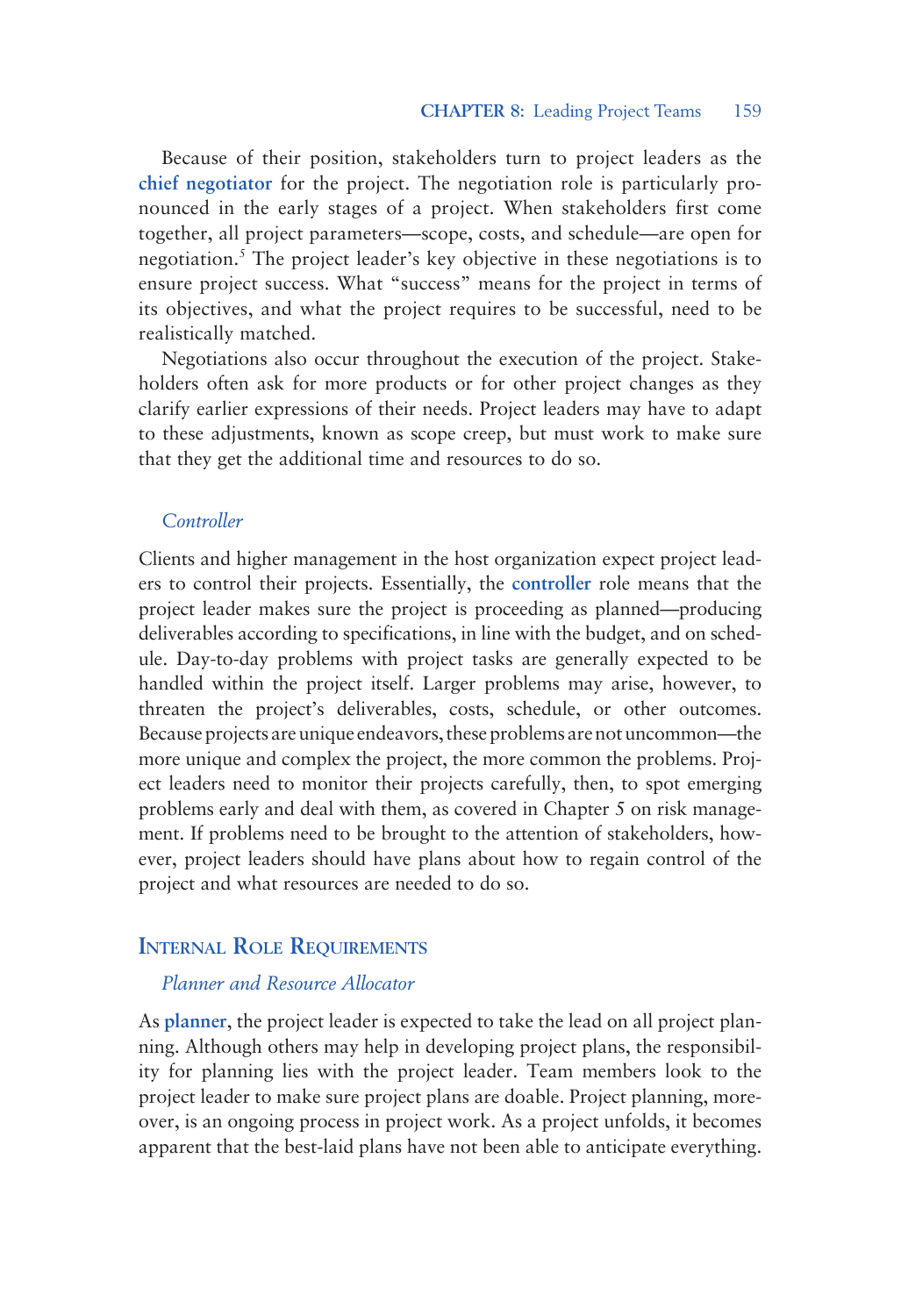Project leaders are expected to look ahead in the project to spot and plan for unanticipated needs and changes.

Much the same can be said for what project leaders should do in their role as the **resource allocator** for the project. Initial project plans, of course, require project leaders to allocate resources among project activities. As the project moves forward, however, project leaders may need to shift resources from one activity to another, for example, to keep the project on schedule. Experienced project members know that resource reallocations are often required and that they may have to do the same or more work with less. That knowledge, however, does not completely ease their disappointment. It is important, then, that project leaders inform their teams as soon as possible when resources need to be reallocated and to tell those involved why such changes are necessary.<sup>6</sup>

# *Coordinator*

As the project's **coordinator**, leaders need to ensure that all pieces of the project and the project team are working together toward their common project objectives. Although coordination is also a need in general management, when operations reach a steady state, coordination can be achieved with standard operating procedures. Despite all the efforts made in project planning, steady states are rare in project environments. Coordination, therefore, requires much more real-time work. Leaders will find that they need to meet often with their project teams and individual members to keep the project coordinated. Time needs to be set aside, then, for project meetings as part of the project plan itself (for a few tips on project meetings see the sidebar on Conducting Project Meetings).7

# **CONDUCTING PROJECT MEETINGS**

An important task that usually falls to the project leader is to plan and conduct project meetings. Unfortunately, there is almost universal agreement that meetings are often poorly run, and many meetings are a waste of time. Project leaders can make meetings cost-effective if they keep a few things in mind: Meetings are like any other project task and need to be treated as such. Meetings also need to be planned and executed well and need to be properly followed up. These are covered, in turn, here.

• Meetings are like any other project task.

Project meetings are a necessary administrative support task. They need to be integrated into the work breakdown structure (WBS) and scheduled in the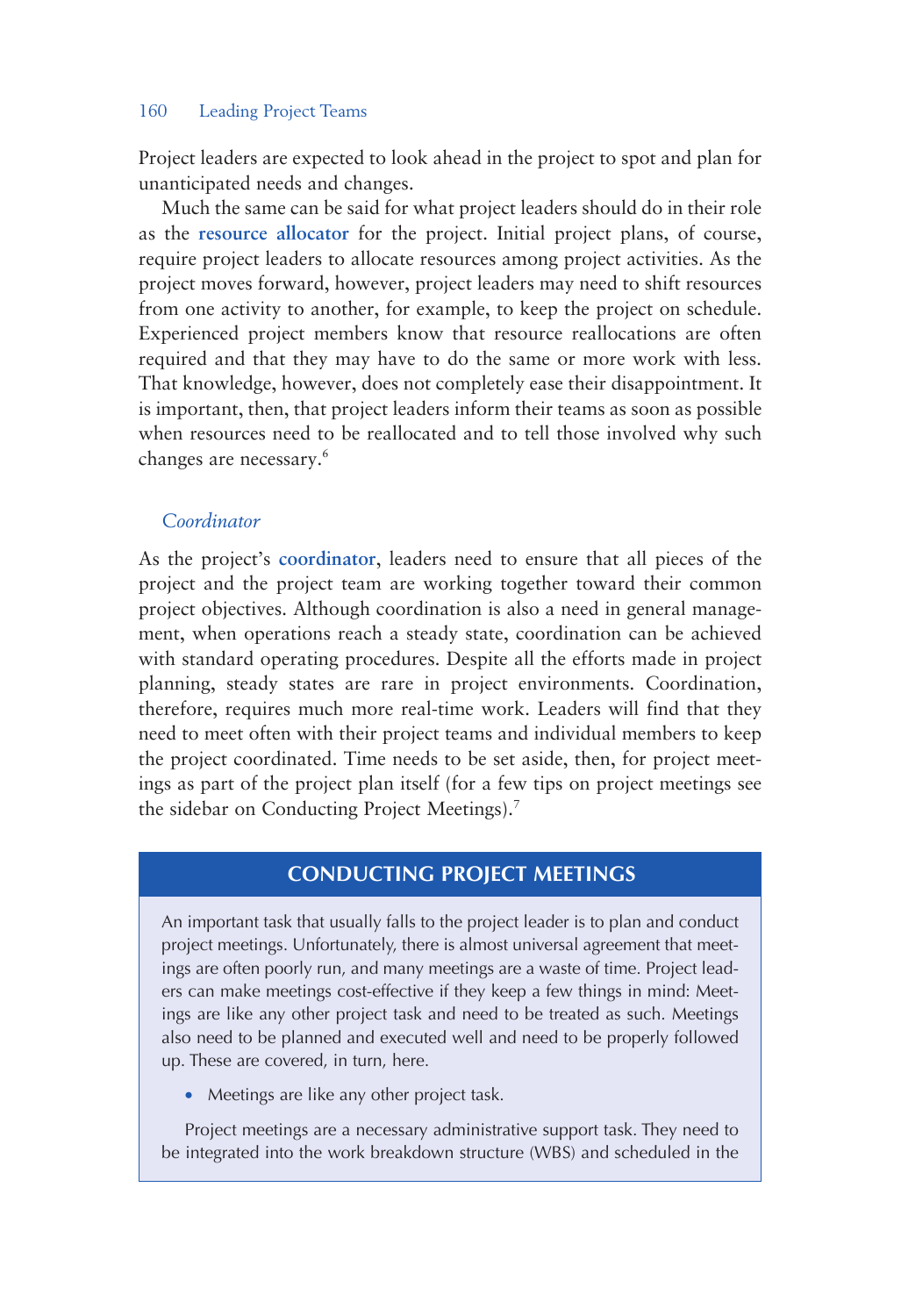project. Project meetings should have their own objectives with deliverables to achieve them. Plans need to be made to produce those deliverables, including the allocation of human resources (e.g., leader, scribe, participants) and other resources.

Two basic kinds of project meetings can be planned ahead of time: those for outside stakeholders and those for the project team. Meetings for outside stakeholders (e.g., clients and higher management in the host organization) are often scheduled at specific milestones in the project with meeting objectives related to those milestones. Some outside stakeholders might also wish to have periodic, recurring meetings just to keep informed about the project.

Project team meetings are primarily of two types: meetings at specific milestones and recurring periodic meetings. Team meetings at specific milestones (e.g., project launch, closedown, preparations for outside stakeholders at their milestones) will also have their objectives and deliverables related to those milestones. Recurring team meetings (e.g., every week or two) are conducted for a variety of task objectives such as real-time coordination of the project, information sharing, decision making, monitoring the project, and problem solving, among others. Project leaders should also be aware that team meetings are a venue to address socio-emotional or group maintenance issues such as attending to team morale and cohesion; resolving conflict issues; and developing and maintaining team norms, roles, and goals. A regularly scheduled meeting need not be held if these objectives and issues do not need attention or can be achieved in a more cost-efficient way. Attention is given here primarily to recurring team meetings and the task needs of the project.

• Project meetings need to be planned

The principal planning tool of any meeting is the meeting's agenda. The agenda can be thought of as the WBS of the meeting—the meeting's breakdown of discussion topics. Just as important, the agenda is also the principal organizing tool of the meeting.

An agenda contains more than just a listing of discussion topics. The primary issues relevant to each topic are laid out as well (try to keep them few in number). The project leader is assumed to take the lead on an agenda item unless that role is assumed by another meeting participant (e.g., a team member who is addressing a problem in his or her part of the project). Any expected outcomes are also specified (e.g., a decision or some coordinated response to a problem).

Agenda items also trigger other activities. If participants need information about an upcoming topic, it is sent to them (it's best to have copies at the meeting as well). Discussion leaders are tasked with their job (often the agenda itself is enough, but they may need some additional tasking). Any equipment required is reserved.

*(Continued)*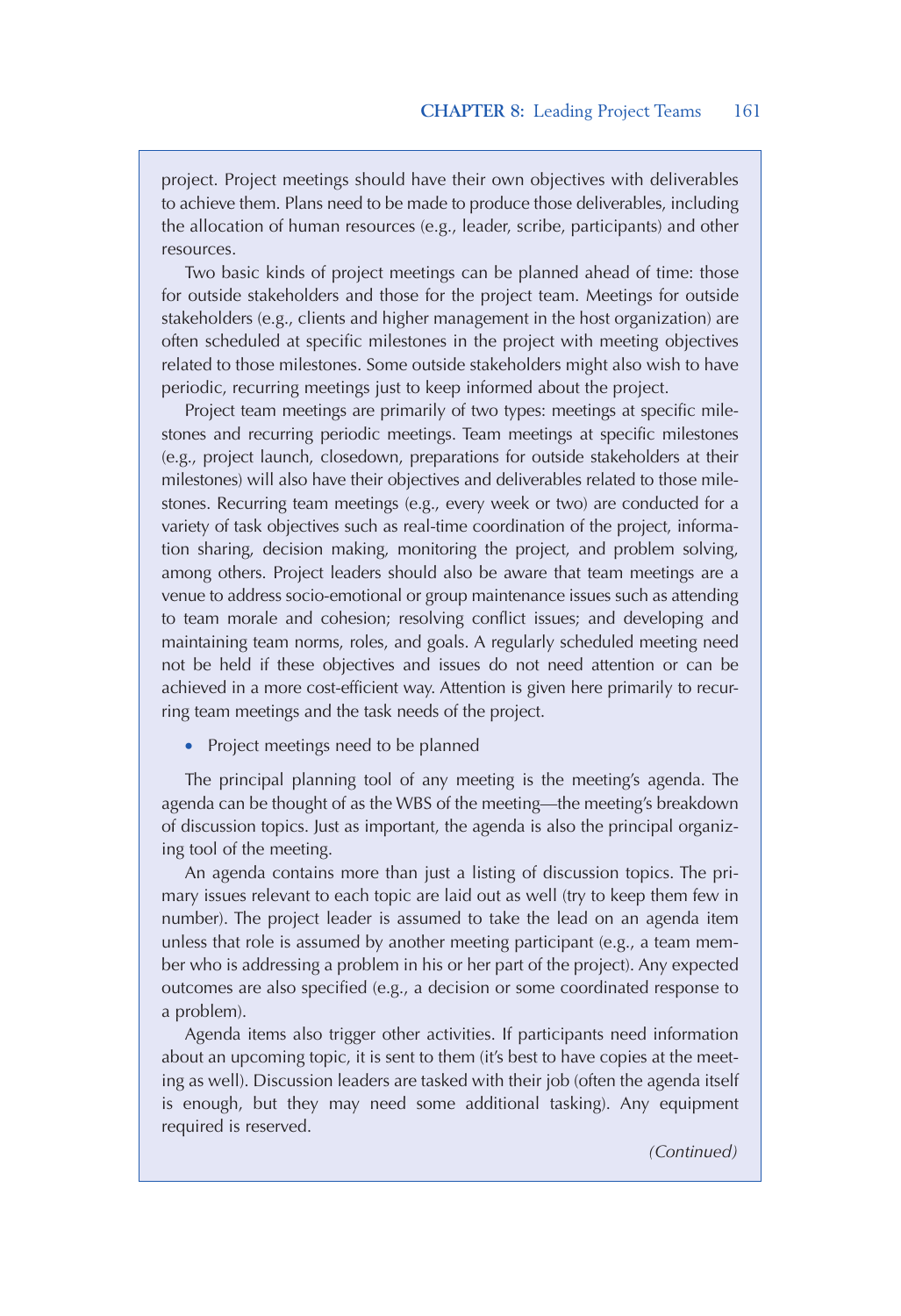#### (Continued)

Agendas are sent out ahead of time so that participants know what to expect and can give the topics and issues some thought and preparation before the meeting. The start and end times of the meeting are given and where it is to be held. At this time, input regarding the agenda is invited so that last-minute changes can be avoided. Participant input is evaluated in terms of the objectives of the meeting and whether it is the best venue for the participant to achieve his or her aims.

If possible, recurring team meetings should be scheduled to minimize interruption of workflow. Before regular work begins in the morning and just before lunch can be considered. Attention might lag just after lunch and at the end of the day. Consider a venue away from distractions yet convenient to get to.

Recurring team meetings are typically kept to an hour. If much more time is needed, consider another meeting or how issues might be handled outside the meeting. If much less time is needed, consider cancelling the meeting and covering the issues in another meeting or outside the meeting. Major milestone team meetings (e.g., project launch) may take a half a day or more.

• Conducting the meeting

The project leader usually conducts the meeting, but participants usually take the lead in their own presentations. A scribe is assigned to take relevant notes for later dissemination. The primary duty of the meeting leader is to keep the meeting focused on working through the items on the agenda and achieving the aims of the meeting. A balance is maintained between facilitating relevant discussion without wandering too far off topic.

Meeting norms need to be established and maintained. Meetings should start on time and end on or ahead of time. Participants need to stay focused on the task at hand—no irrelevant or disruptive side talking, texting, Internet surfing, and so forth. Interruptions should be minimized. Relevant participation should be encouraged and facilitated.

The meeting leader should open with a review of the agenda, invite comments or additions (hopefully few), and then walk through the discussion topics, ensuring input from relevant team members. When discussion of a topic is concluded, any action items are tasked out, acknowledged, and recorded by the scribe for later dissemination. Follow-up on these action items may well be added to the agendas of future meetings.

At the conclusion of the meeting, the leader summarizes the main developments important to the team, including action items and their tasking. Finally, clarifying input is requested and integrated; and the meeting is then brought to a close.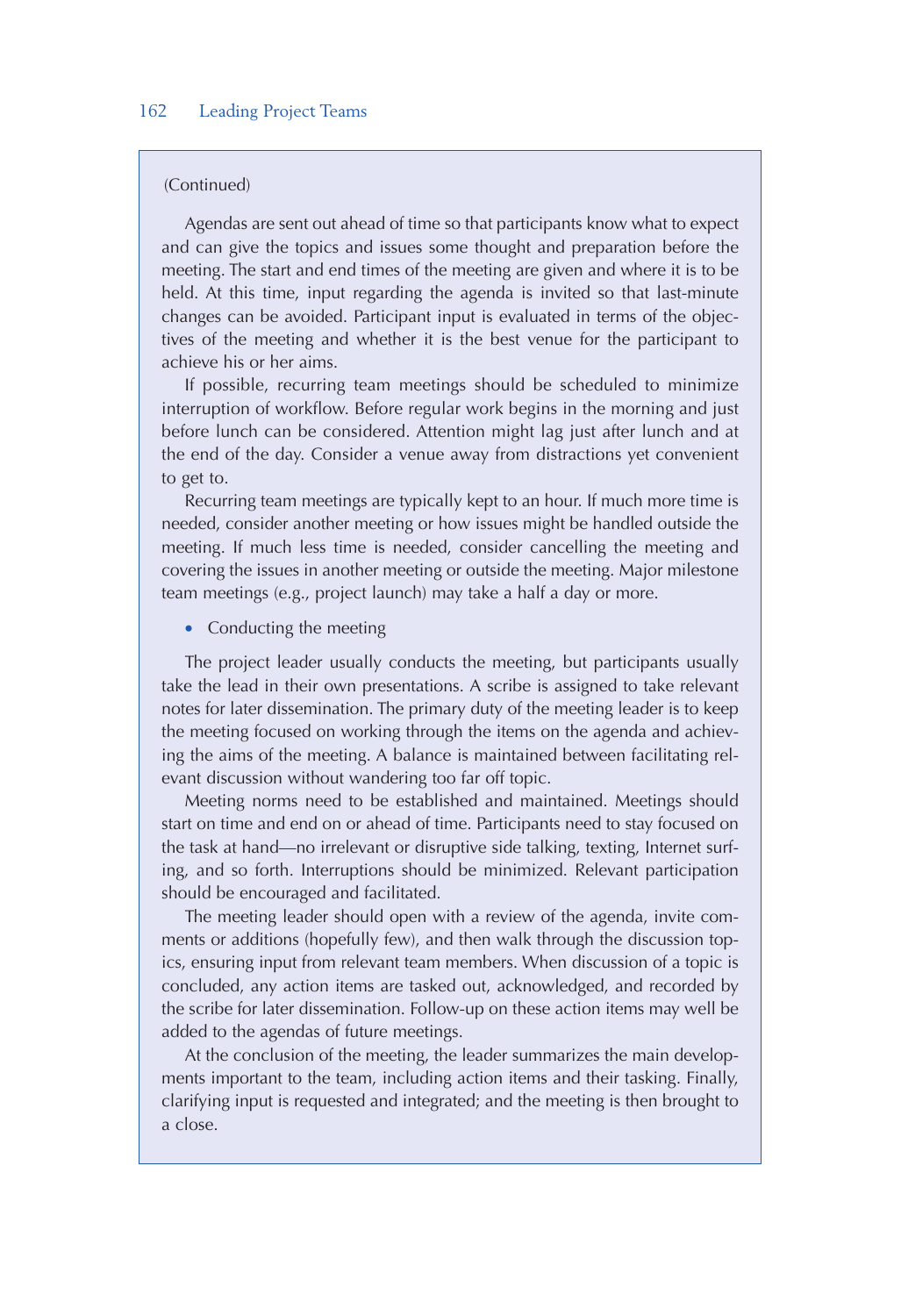• Meeting follow-up

Minutes of the meeting should be disseminated to the participants. Nonparticipants who will be affected by the outcomes of the meeting are informed and their needs and actions coordinated in the project. Those tasked with action items are informed (the minutes may be enough) and their needs and actions coordinated with the rest of the project if needed.

# *Problem Solver*

Because projects are unique endeavors, project leaders are generally confronted with a constant stream of problems. Although project leaders should develop and empower their teams to solve problems as they arise, the project leader has ultimate authority and responsibility for problem solving in his role as **problem solver**.

Few people like problems, and it is only natural to try to ignore or hide them. Project leaders, however, need to develop another mindset with the project team: Bring up problems before they get out of hand. With proper development and empowerment of the project team, team members will bring both problems and proposed solutions. Proposed solutions will need the consent of project leaders, however, because they are more aware of the ramifications of both the problem and the proposed solution on other components of the project.

# *Team Leader*

Teams expect their leaders to lead them. In their role as **team leaders**, project leaders are expected to take the lead in all the major task and operational decisions of the project from project initiation to closedown. Teams also often expect their leaders to take the lead in handling the social-psychological or "people" issues that arise in every project. There are an endless number of social-psychological issues that confront project leaders, but motivation, discipline, and conflict management are three of the most common ones. Making sure to reward good work is the more pleasant side of motivating team members. Surprisingly, it is often overlooked, and the consequences of *not* rewarding good work can have quite a negative effect. Disciplining is often the more difficult side of the team leader role. The team expects project leaders, however, to spot and address lower performing members in a productive way. Here, too, there are important negative effects of *not* providing discipline when it is needed.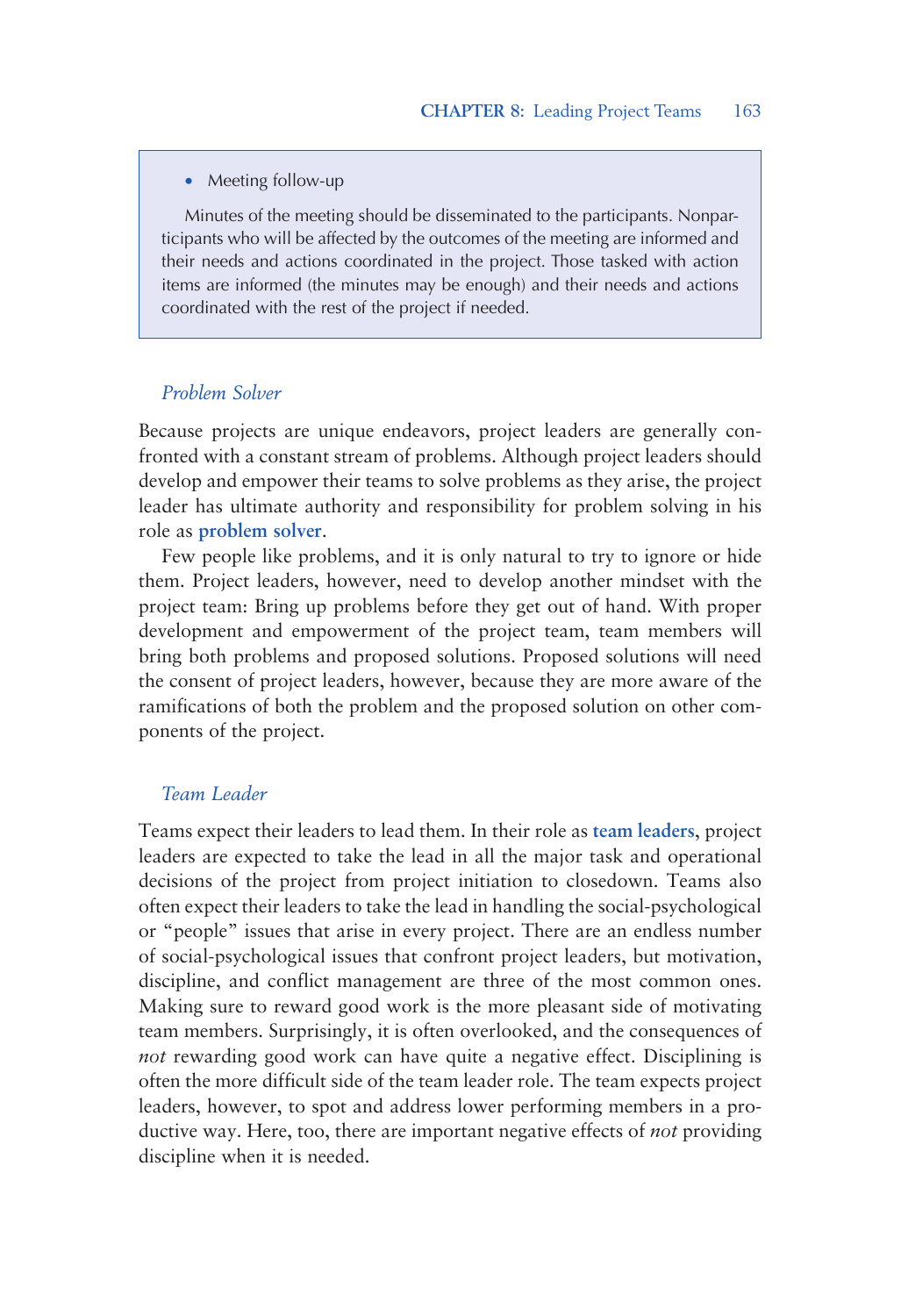Conflict is also a common problem in projects because of the stresses and strains within them. Demanding schedules, unanticipated problems and the dependencies team members have with one another are only a few reasons why conflict emerges in a project. Conflicts over how best to do project tasks are not necessarily bad when they expose problems and help develop solutions. When conflict becomes more personal, however, project performance is likely to decrease. Knowing the difference and how best to manage conflict is also an important part of the team leader role.<sup>8</sup>

Project leaders are often so focused on task responsibilities that they can miss social-psychological problems until they grow to the point that they begin to undermine the project's performance. Leaders need to keep lines of communication open, not just on task issues but on social-psychological ones as well. Is coordination becoming difficult? Is communication within the team and with the project leader beginning to suffer? Is absenteeism on the rise? Are team members complaining about one another instead of task problems? These kinds of issues often signal people problems. As with task problems, dealing with social-psychological problems early in their development is far easier than dealing with them later.

# **Clarifying the Leadership Role**

It is easy to become overwhelmed with the project leader's responsibilities. Most project leaders will attest, however, that the real problem is the conflicting and widely different expectations that team members and external stakeholders have of them. The project leader's role will never be an easy one to play. Project leaders, however, can take the lead in helping to *make* their own role rather than just *take* the role expectations of others. To do this, project leaders need to discuss their role expectations with critical stakeholders (e.g., clients, managers, and team members). Project leaders, for example, should set aside time during the launch of a project to discuss their expectations of the team and to solicit and discuss the team's expectations as well. The same can be said of working with managers and clients—first probing their expectations, and then discussing what can be done to address their most important needs. Although confronting and discussing role expectations will never solve all role problems, it can go a long way toward reducing them to manageable levels.

# **PROJECT LEADERSHIP AND THE PROJECT'S LIFE CYCLE**

Different leadership behaviors are typically needed to respond to the needs found in different stages of the project's life cycle. We begin by examining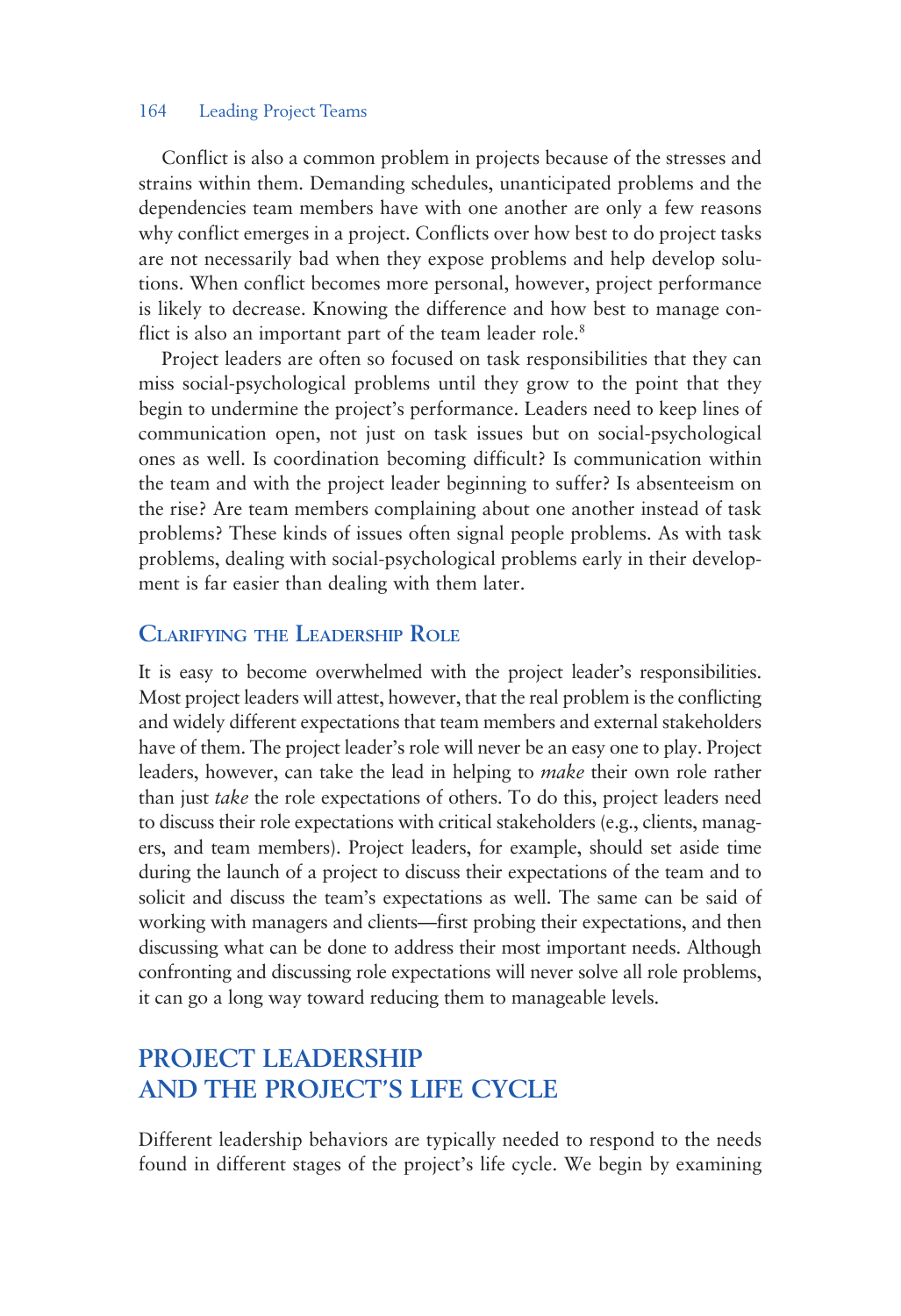the leadership needs typically required in the early stages of initiation and planning, followed by those required in a project's launch. Next, we examine leadership needs in the execution phase from two perspectives: needs of the internal team and those of external stakeholders. Finally, we take a look at the project's closing stage, which needs to address concerns of the client, the host organization, and the project team. These stages become more apparent and distinct in longer projects. In shorter projects, they can blur into one another, but their leadership needs remain the same.

# **The Early Stages: Initiation and Planning**

The initial stages of **project initiation and planning** begin when work first starts on a client's project. It ends when the leader finishes planning and organizing the project and is ready to launch it. Chapters 2, 3, and 4 are dedicated to the issues involved in the early planning stages of a project. We summarize and elaborate on a few of their key points here to address three leadership objectives in the early stages of project work. The first objective in this stage is to make sure the project is doable. The second is to organize the project, and the third is to begin acquiring the resources necessary to carry out the project.

There are at least two key issues leaders must address to make sure a project is doable. First, project leaders must determine the project's objectives and deliverables as well as their requirements in terms of the project's parameters—its work scope, costs, and schedule. The second part of making sure a project is doable is to develop agreement between the client, higher management in the host organization, and the project leader over these issues. That way, key stakeholders accept and support the project as planned.

Often, the most challenging of these initial tasks is to establish the project's deliverables. Clients often have only a vague idea of what they need in order to solve the problems they face. Project leaders, then, must help clients express and clarify their needs in terms of what a project can produce.

As a project's deliverables begin to be defined, the project parameters become issues as well—the work required, the costs, and the timeline. As they do, pressures begin to mount between clients, the host organization, and the project leader regarding their specifics and what is reasonable for stakeholders to expect. Project leaders need to anticipate such pressures and negotiate for the critical requirements that will make a project feasible.

Once project stakeholders have agreed to these project's components, the leader's attention turns to more detailed planning of the project. Attention turns, as well, to organizing the project. The project needs to be organized from the broader project level down to the level of individual work. At the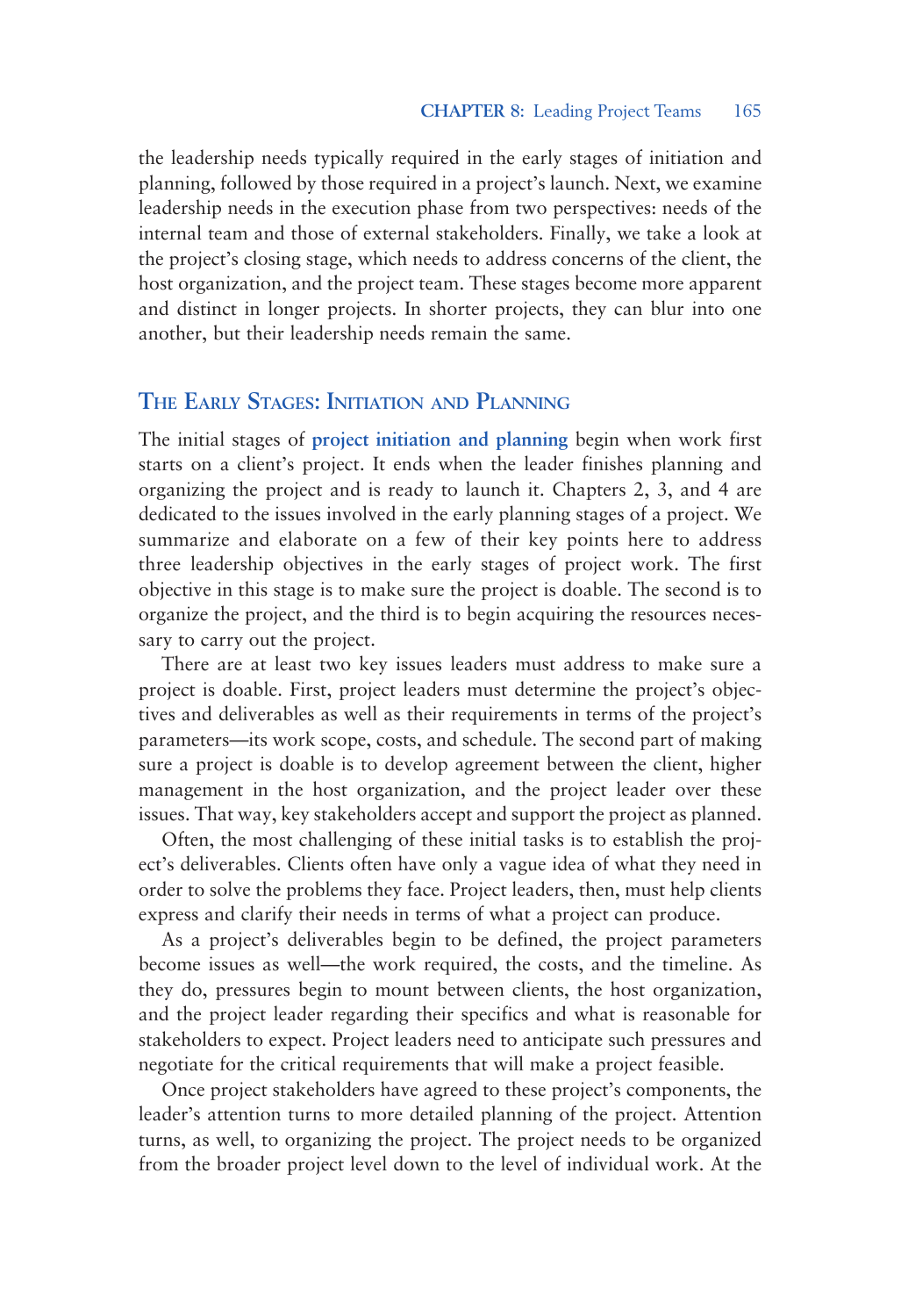broader project level, the project leader needs to determine the project's basic organizational structure. Here, project leaders lay out the major phases of project work as well as the project's authority structure—what positions will have responsibility and authority for accomplishing the various components of project work.<sup>9</sup> At the more detailed levels of the project, leaders should break down client and other project-relevant deliverables into the specific task deliverables required from each project member. The work breakdown structure and project scheduling covered in Chapters 3 and 4 are extremely useful tools in accomplishing these tasks.

Finally, the leader is called upon to set up and align project resources. The key resource in any project is the project team itself. Although some project leaders have a standing staff, many do not. In this case, as a project begins to form, leaders should start thinking about and recruiting key project personnel. The earlier this can be done, the better, for at least three reasons. First, there will be competition for good staff—recruiting them early helps to ensure their availability. Second, key staff can serve as expert advisors in the project's planning. Third, as the project moves forward, key staff involved in planning can better assist in the project's launch and execution.

The project leader needs to think about securing other project resources as well. Those resources that are critical and more difficult to obtain command a leader's greatest attention. In-house resources may fall into this category. Those who have authority over the use of these resources are rarely happy about letting others use them. The earlier leaders address problems of resource commitment, the better.

Involvement in the early stages of a project provides leaders with two important outcomes. First, they have the opportunity to shape the project in ways that are best for the project and their teams. The second is that they will develop a deeper understanding of the project, which will serve as the foundation for future project direction and control. This deep understanding eventually takes the form of the project plan. In some cases, projects are simply handed to leaders to execute, and they have little opportunity to shape them. In those cases, it is still imperative for leaders to develop a deep understanding of the project, its components, and the rationale behind them.

# **Project Launch**

**Project launch** begins when the leader initiates the execution of project work with the project team. The short-term objectives are to orient the team and have it begin work on project deliverables in an organized manner. The longer term goal is for the project team to assume management of the project's work as they move into the execution stage of the project.<sup>10</sup>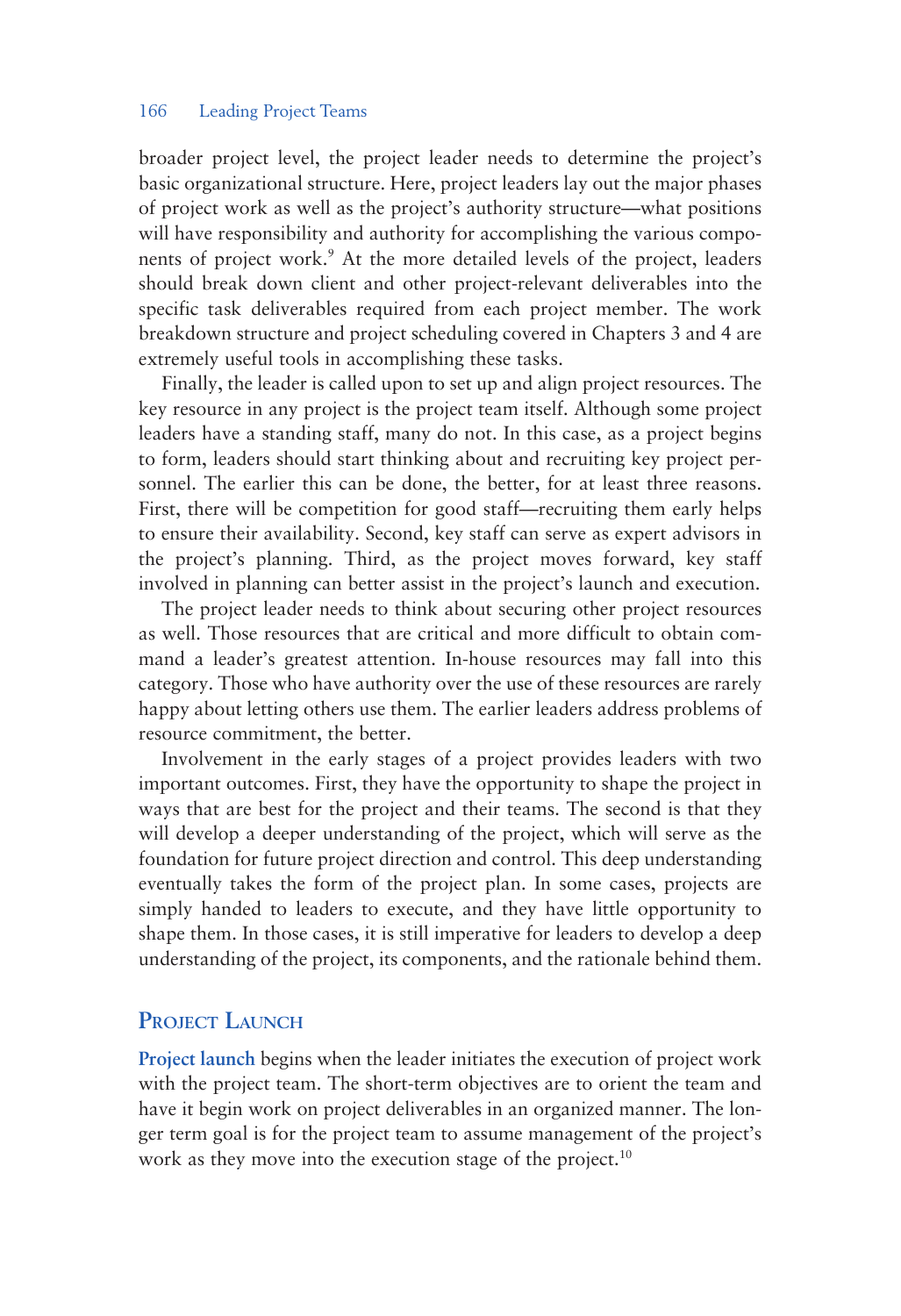When a project is first launched, project members generally look to their leaders to tell them about the project and what they are to do. The more leaders demonstrate knowledge of the project, its needs, and their ability to handle them, the more confidence team members will have in them.

Initially, leaders should summarize the important outcomes of the initiation and planning stages so the team can be brought up to speed. The objective is to help the project team understand the project and their roles in it. The project's mission, objectives, and client deliverables should be presented first. This establishes the basic directions and goals of the project. Next, leaders should lay out the project's work and organizational structure. This tells the team how the goals will be achieved and what role each team member will play. This is an opportune time, as well, to present the basic norms of the project. Producing quality work on schedule is an important project norm to establish. A "no-surprise" norm might be another—when team members see problems ahead, they need to let their leaders know as soon as possible.

Once the leader conveys an overall picture of the project to the team, he or she should provide more details, down to the individual member level—the specific deliverables each member is to provide and when. Deliverables due early in the project should receive greater attention. With small projects and teams, this might be done all at once with everyone present. With larger projects, this might require a series of meetings focusing on different components of the project.

During the initial launch, team members want, and leaders should generally adopt, a more directive style of leadership—where the leader tells the team what needs to be done. The leader's objectives are to inform the team about the project and their roles in it, and to get project work moving ahead. Team members generally have these same desires and expect their leaders to proceed in this manner. Although questions of clarification will help the team move forward, arguments about the rationale behind the planning and execution of the project are usually better handled one-on-one.<sup>11</sup>

Once the project is understood by the project team, the leader's attention should concentrate on initial project work, focusing on both task and resource needs. Task attention focuses on whether project tasks have been initiated properly. Performing new tasks, for example, requires close attention until the team moves up the learning curve. Early production problems also may require attention, so initial work can proceed more productively. This is also a time to address any issues of task commitment. Leaders should pay attention to team members' task focus and the time spent on them. Resource attention focuses on making sure resources are flowing as they should—that the tools, material, staff, information, and other resources are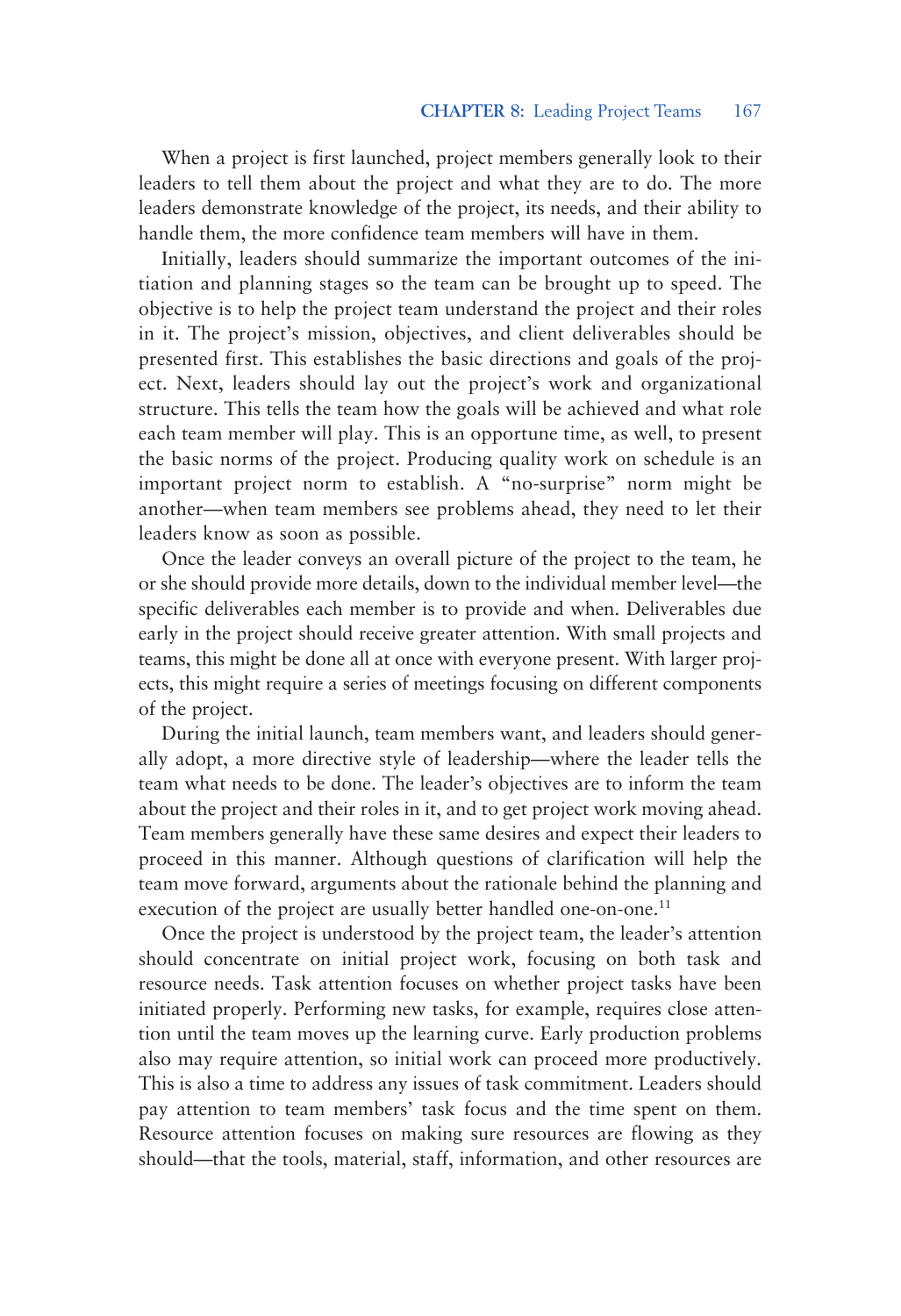available when needed. Then, as the team settles into its work, the project moves into its execution stage.

# **PROJECT EXECUTION**

**Project execution** begins when project work has been fully delegated to the project team, and project members have settled into producing the project's deliverables. It ends when the project enters its final, closing stage. The objective is to keep the project on track, and the project plan is the project leader's principal tool with its list of deliverables, work breakdown structure, schedule, and budget. To keep the project on track, leaders must accomplish a number of tasks during the execution phase of a project. Our focus is on monitoring and controlling project work in the project team and tracking the more critical external stakeholders: the client, higher management, resource suppliers, and regulators. Our discussions also focus more on the behavioral side of project leadership than on the technical issues of project control.

# *The Project Team*

There is an old management saying: "You need to inspect what you expect." Leaders need to monitor project work to make sure it is progressing as needed. Different leaders monitor their projects and supervise their teams differently, but this may be more a matter of leadership style than leadership principles.12 Too-close supervision can get in the way of good performance and staff development. Too little supervision can let the project get so far off track that it is difficult, if not impossible, to complete it on time or on budget.

As a rule, project leaders should not wait too long to see concrete, measurable progress being made on a project task, component, or phase. People have a natural tendency to put off work until near its delivery time in order to deal with other pressing matters. Sometimes staff may wrestle with project problems until too much time has passed before seeking help. When project staff must produce a concrete product on the way to larger project deliverables, however, it becomes much more difficult to put things off for too long. If, for example, a project job requires the results of a particular study, the design of the study, the acquisition of study resources, data gathering, analysis, and the writing of the final report are all subtasks that must be done to produce the study. The results of each subtask, then, can become a concrete deliverable that can be reviewed on the way to the ultimate product of the study itself. This kind of work breakdown is best done in the earlier stages of planning and conveyed to the project team as part of the project package in the project's launch.<sup>13</sup>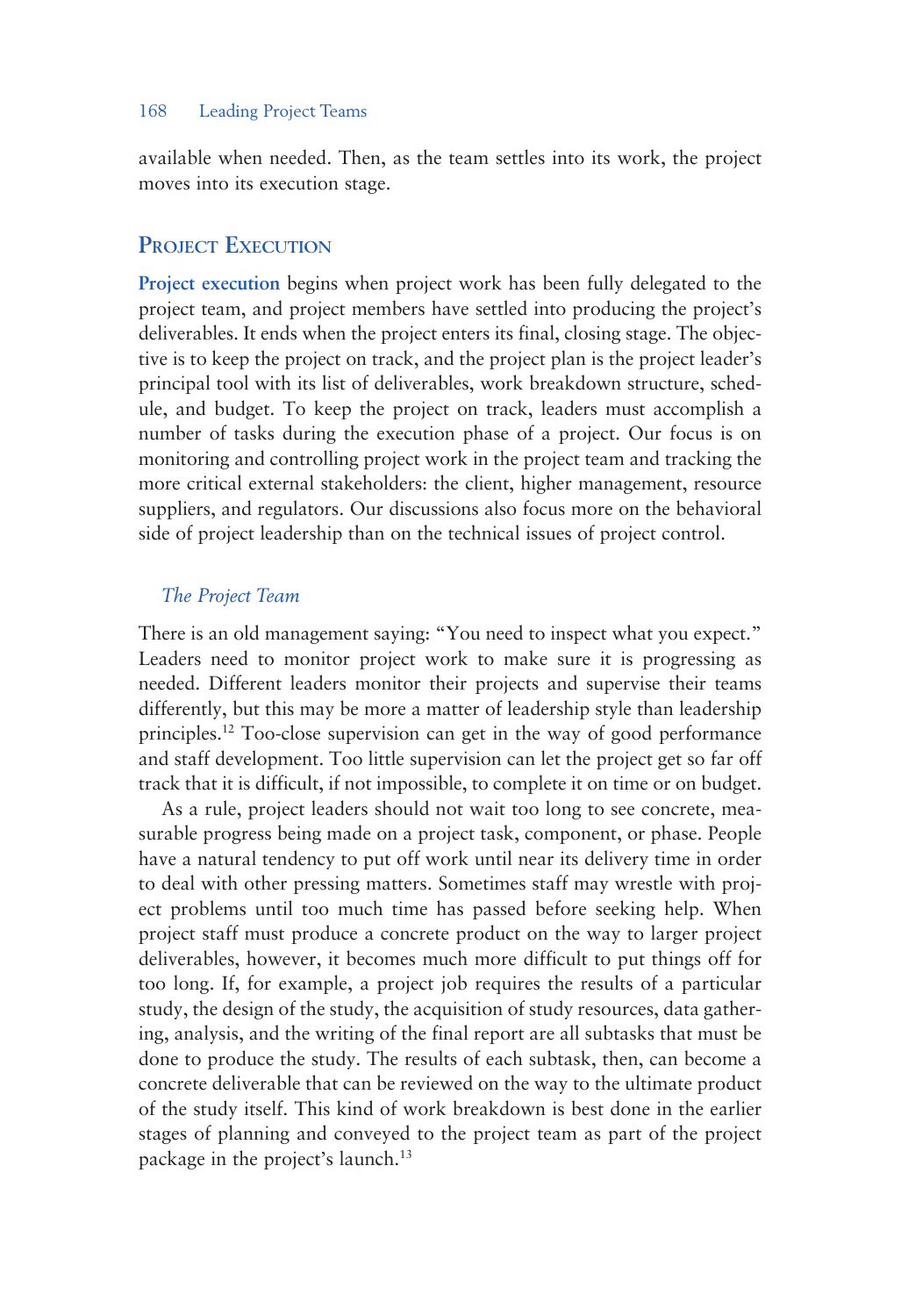**Project monitoring** involves comparing what has been accomplished to what should have been accomplished by a certain time, and the project plan is the leader's principal tool. On many smaller, less complex projects, monitoring project deliverables is enough—comparing what has been produced to what should have been produced according to the schedule.

Cost analysis becomes more important on more complex projects as well as those done for profit. One way to monitor costs is to simply compare the actual costs of project work completed to what was budgeted for the work. When actual costs exceed budgeted costs, there is cause for concern—the more so the greater the difference.

Both costs and progress can be monitored using earned value analysis. The budgeted cost of work actually performed is a cost measure of how far along project work has progressed. At any particular date on the schedule, this figure can be compared to scheduled costs (i.e., the budgeted costs of work scheduled to be done by that date). This comparison will show, in dollar terms, how much *actual* project work is ahead or behind *scheduled* work. Although earned value analysis focuses only on the cost dimension of projects, it is a common method used to monitor complex projects. Cost deviations in actual versus budgeted costs or budgeted costs and scheduled costs serve as triggers for deeper investigations. The particulars of earned value analysis are beyond the scope of this chapter, but they are presented in more detail in Appendix B.

When project progress begins to slip, leaders need to consider at least four potential causes: project problems, deliverable problems, logistical problems, and staffing problems. **Project problems** generally reside in the project's organizational structure. One common problem is that the work breakdown structure failed to lay out the project's true work scope—the work that needed to be done. Another common project problem is poor scheduling of project staff.

**Deliverable problems** arise from the work on producing deliverables. Technical problems, for example, may take longer to solve than anticipated. Another example might be problems working with external stakeholders (e.g., auditees resisting audits or trainees not acquiring skills as quickly as anticipated).14 **Logistical problems** occur when required resources are not getting to the right locations when needed (e.g., equipment, materials, or information).

**Staffing problems** are often problems of ability or commitment. Problems of ability lie in the required knowledge, skills, and abilities to do project work (e.g., lack of experience or adequate training). Problems of commitment are seen in terms of effort and time on task. Commitment problems can come from competing demands made on staff time, issues of morale, or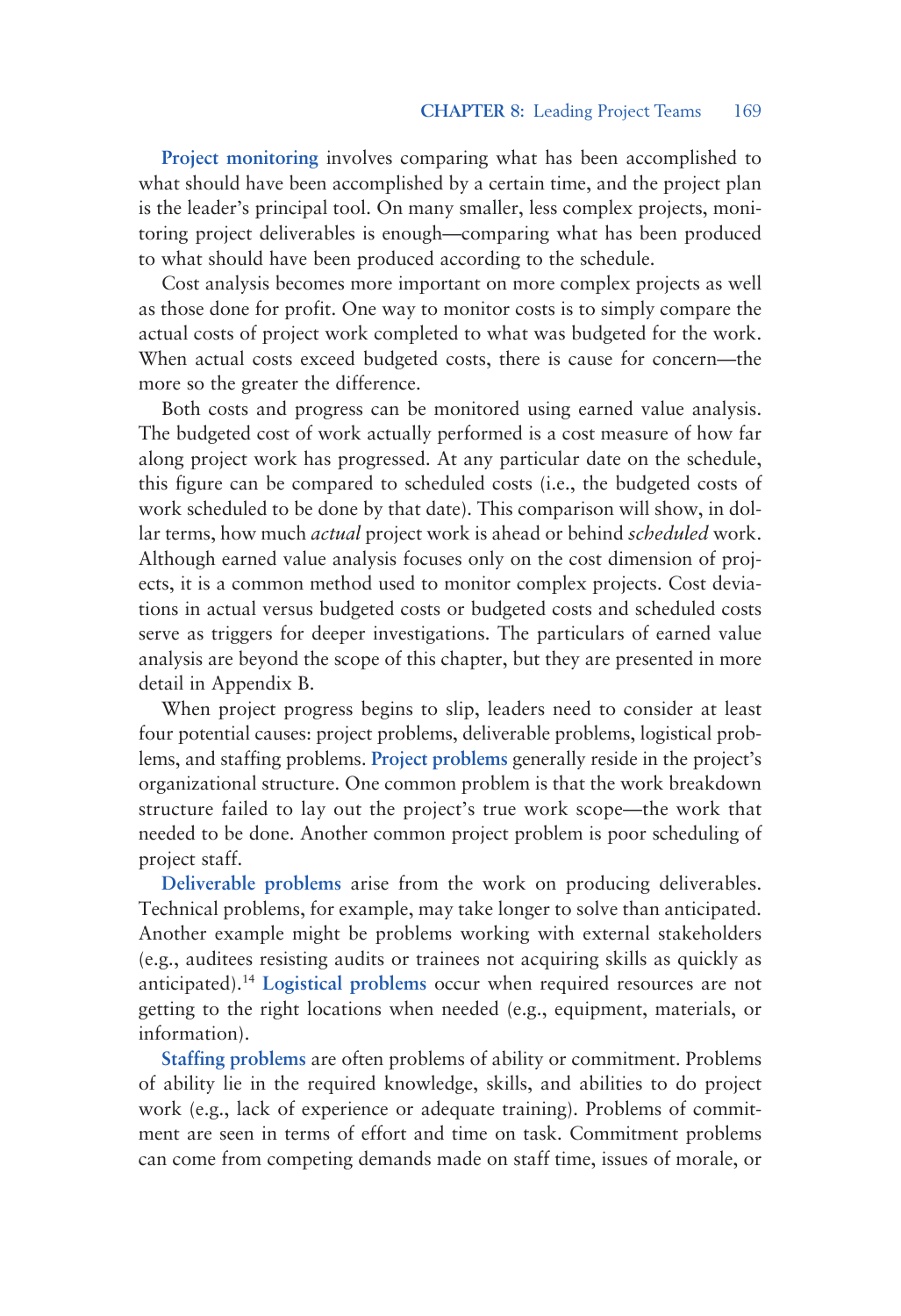simply the personal choice of staff members not to participate at needed levels of performance.

When diagnosing the causes of project problems, leaders need to be aware of at least two common sources of error. The first is called **egocentric bias**. People generally attribute success to their own efforts and failure or problems to forces outside themselves. Leaders can encounter this bias when working with others to find the causes of project problems. The second source of error is **internal attribution bias**. Supervisors tend to attribute the source of performance problems internally to workers—to their abilities or their commitment—rather than to external factors beyond the workers' control (e.g., the flow of resources needed to do the work). Quite often, the real source of problems lies outside the immediate control of individual workers.

The focus of concern for the project leader, of course, is getting the project back on schedule. Immediate shifting of resources may be necessary, including personnel shifts and other resource reallocations. Once the project is back on track, however, the leader should carefully consider the true causes of the problem or the same kind of problem may arise again and again.

# *External Stakeholders*

Project success greatly depends on how well project leaders deal with external stakeholders.15 Here, we focus on four stakeholders who are particularly important to the execution stage of the project: clients, higher management, resource suppliers, and regulators.

Clients generally want to see the project proceed as planned. The extent to which they require communications varies. Some clients require quite frequent updating; others simply wait for the project's deliverables. Most clients, however, want at least some progress reports at critical junctures or milestones of the project.

Sometimes clients will want additional work to be done as they see new opportunities emerge in the project. Leaders need to be clear about the additional costs such work will require. Other times, projects encounter problems, and clients must be approached for additional resources or time. Project leaders need to anticipate the risks of these kinds of problems in the early planning stages of a project and clearly communicate those risks to clients. When problems do emerge, leaders need to give their clients as much advance notice as possible and convey concrete plans to minimize the adverse effects of those problems.

Managers in the host organization also want to see the project proceed as planned. At times, higher management may wish to move resources from a leader's project to use in other projects. Project leaders need to explain how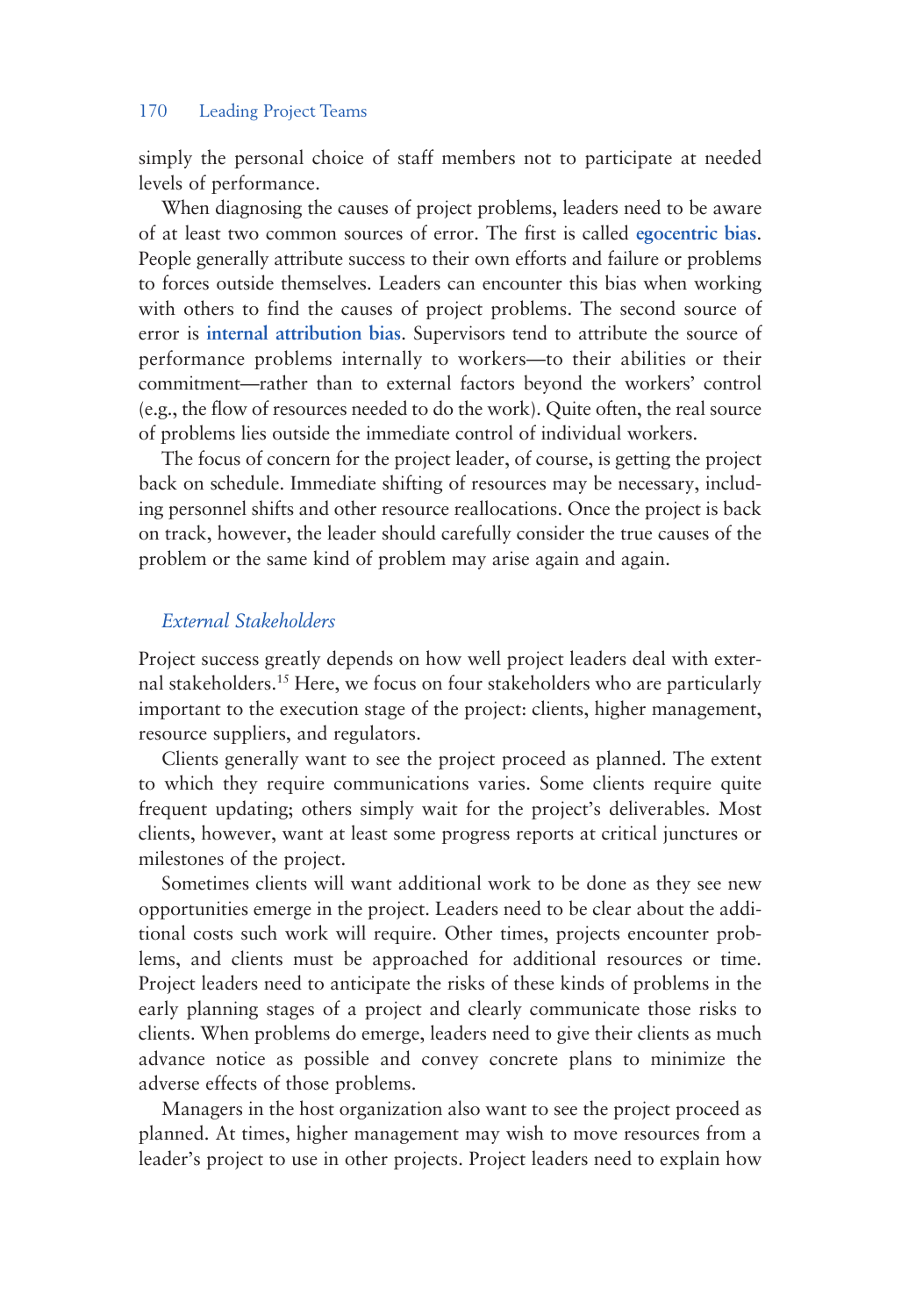this will affect the project so that management can get a clear idea of the ramifications of its actions. Through all such negotiations with both clients and higher management, however, project leaders need to remember that keeping a good working relationship with them not only helps the project to move ahead but helps to retain support for the project as well.<sup>16</sup>

Projects often depend on getting resources from external suppliers and passing certain requirements by external regulators. Project leaders need to check with suppliers about the resources required before they are actually needed. The amount of lead time needed depends on how well each supplier has delivered in the past. New suppliers of critical resources should be carefully tracked. Required regulatory reviews also need close attention and careful preparation because certification is often critical to project progress. Remember, both suppliers and regulators are pulled in many different directions by demands of their own, and any particular project can drop from their attention. Project leaders should make sure that these external stakeholders are aware of the project schedule and its importance for project completion.

# PROJECT CLOSING

The **project closing** phase begins when the project begins with final project delivery and ends with a project review by the project leader working with a few critical stakeholders. The objectives are to close the project to the satisfaction of all critical stakeholders and to learn the important lessons the project has taught the project team.

The final phase of a project is typically hectic as the project staff hurry to complete final contract requirements. During this period, it is easy to forget important details and activities that are not directly and substantively related to the main project deliverables. When working with clients, a simple checklist is a very nice tool to make sure all the bases are covered in a project's closedown.17 As the project nears the end of the execution phase, all project leads should produce checklists for their own areas as well. The entire staff should participate with the construction of these checklists to minimize the risk of things being forgotten. One area requiring particular attention—simply because it is so often overlooked—is the administrative side of the project. Reports often need to be produced, presentations given, payroll and budgets finalized for the host organization, signatures attained, and the like. Meeting with clients personally should be high on a project leader's list, to make sure that they are satisfied with the project's deliverables.

The final act of closing a project is an after-action review, completed when the project has effectively closed down. In the military, **after-action reviews** and reports are a principal means for institutional learning—to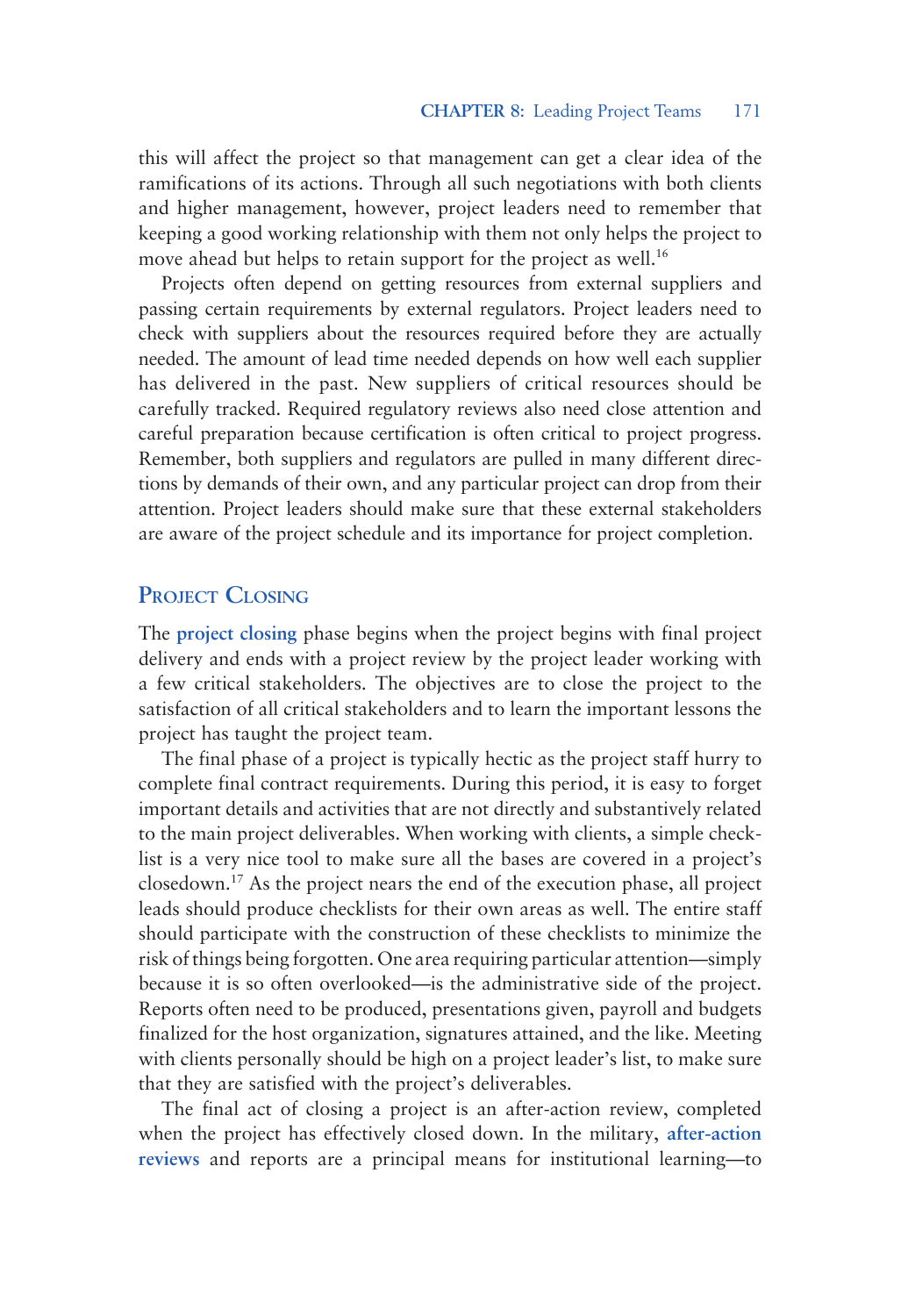make sure the lessons learned from the action can be applied in the future. Project leaders need to review the project once it has closed down to make sure they, too, have learned the lessons taught by the project.<sup>18</sup> When deciding who will participate in such a review, project leaders should make sure that the exercise remains a constructive one, not an opportunity to vent about problems. Leaders should choose participants who can offer candor, insight, and a wide range of perspectives but who are also committed to learning, not advancing other agendas.

After-action reviews can cover a wide range of topics. Broadly considering what was both successful and in need of future change can be a good start. Focusing on specific aspects of the project, including administrative and managerial issues as well as the technical work, can help confront issues normally overlooked. Reviewing how well different staff performed in the project can help leaders in their future recruiting. Also, reviewing relationships with important stakeholders—where things went well and where improvements might be made—can help attend to any leftover tensions as well as help leaders deal with them more effectively in the future.

# **PROJECT LEADERSHIP AND INDIVIDUAL PROJECT MEMBERS**

One common characteristic of project work is that personnel often come and go throughout the project as needed. Some staff, of course, may come with the project's launch and leave only at the project's close. Others, however, are often needed for shorter periods during one project phase or another.

When project personnel first come on board a project, they embark on a job cycle of their own. Initially, they know relatively little about the project and what will be required of them. At these times, they tend to require a fair amount of leadership attention. Later, as they mature in their jobs, less attention is usually required.

Hersey, Blanchard, and Johnson's **Situational Leadership theory** offers project leaders some good ideas and practical advice about how to best lead individuals through this job cycle.<sup>19</sup> Their model is a stage model of leadership suggesting that project members mature in their jobs through four basic stages of development and that different kinds of leadership are needed at each stage. All new project members go through all stages development according to Hersey et al., but some, depending on their prior experience, develop through the stages more quickly.

The first stage of development is when members first join a project team. Hersey et al.<sup>20</sup> suggest that whenever someone new joins a project team,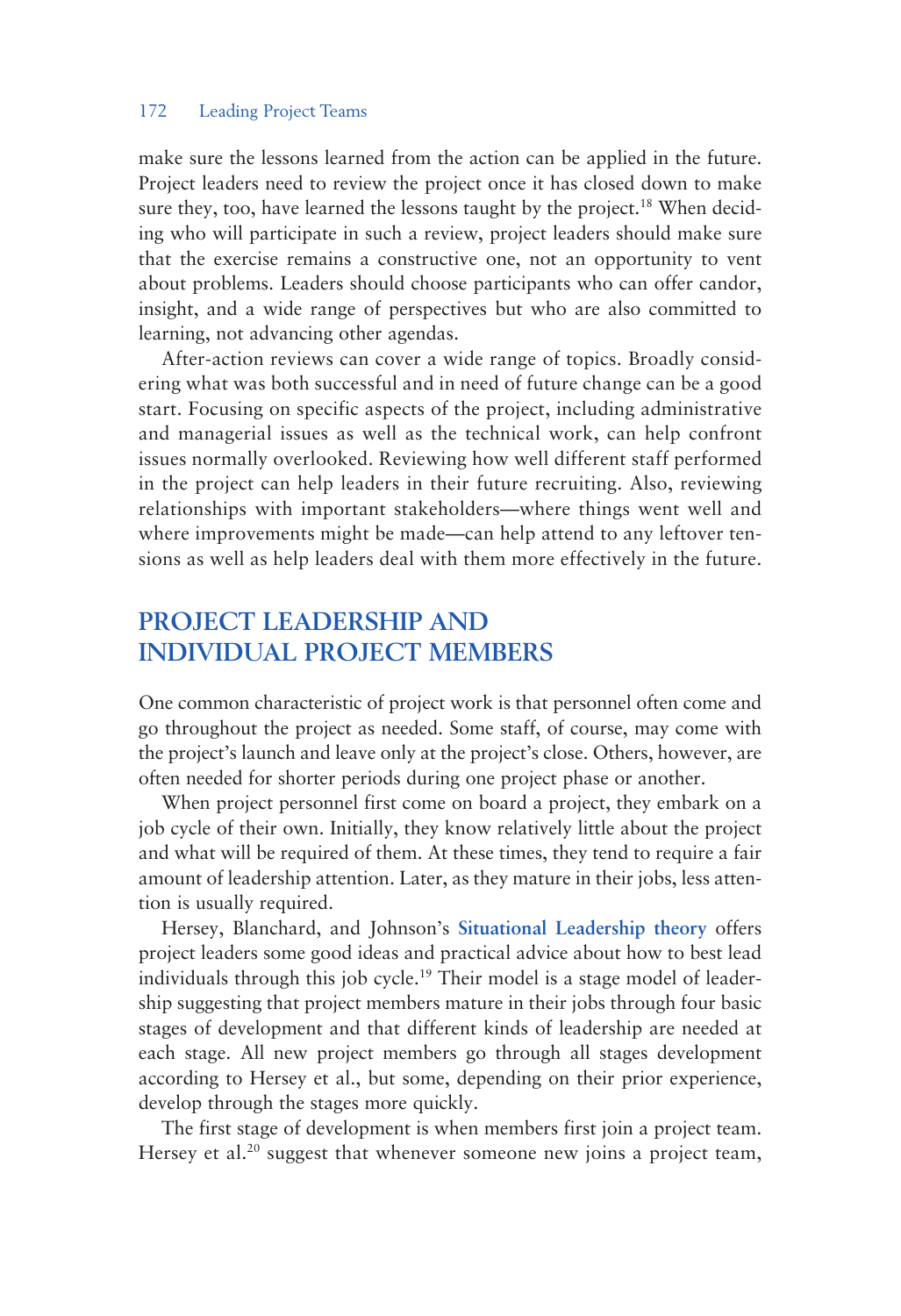he or she needs to be led with a more directive style of leadership. **Directive leadership** is characterized more by one-way communication from the leader to the team member. The goal of directive leadership when someone first joins the project team is to orient the new person to his or her role and getting performance up to speed as quickly as possible. It is also aimed at establishing the leader's authority—that he or she is in charge of the project. New project members tend to need this kind of direction, especially from a task point of view, but they tend to want it from a people point of view as well. Most new project members want to know what is required of them and to begin their work as soon as possible.

As people settle into their project jobs and become more productive, leaders are advised to discuss with them the rationale behind their jobs and the larger project picture within which their jobs fit—a kind of "**selling leadership**" behavior. This helps them mature more in their jobs by becoming more aware of how the project as a whole is organized and the role their work and the work of others play in it. This information empowers them with the knowledge to make more important project-related decisions.

The next shift in leadership is to allow workers who are more willing and able to accept job responsibilities to participate more in the project's decision making—**participative leadership**. As problems arise and choices need to be made, participation gives project personnel "on-the-job training" in how to make good job-related judgments and decisions.

Finally, the leader is advised to delegate project work entirely to those who demonstrate the ability and willingness to take it on—**delegative leadership**. Although leaders will certainly keep tabs on things, delegation shares the leadership function with those team members who are able to assume those responsibilities. This also allows project leaders to attend to the many other tasks that confront them.

It is easy to see the parallel between Hersey et al.'s<sup>21</sup> leadership model and our previous recommendations about project leadership and the project's life cycle. Similar parallels can be seen with the stages of team development covered in Chapter 6. Across all these discussions, different kinds of behaviors are suggested to help leaders attend to the constantly changing needs of the project, the project team, and its members.

# **SUMMARY**

Although project leadership entails many demands, we focused on three clusters of them. The first was the roles leaders are expected to play in their position as project leader. The second was the different kinds of leadership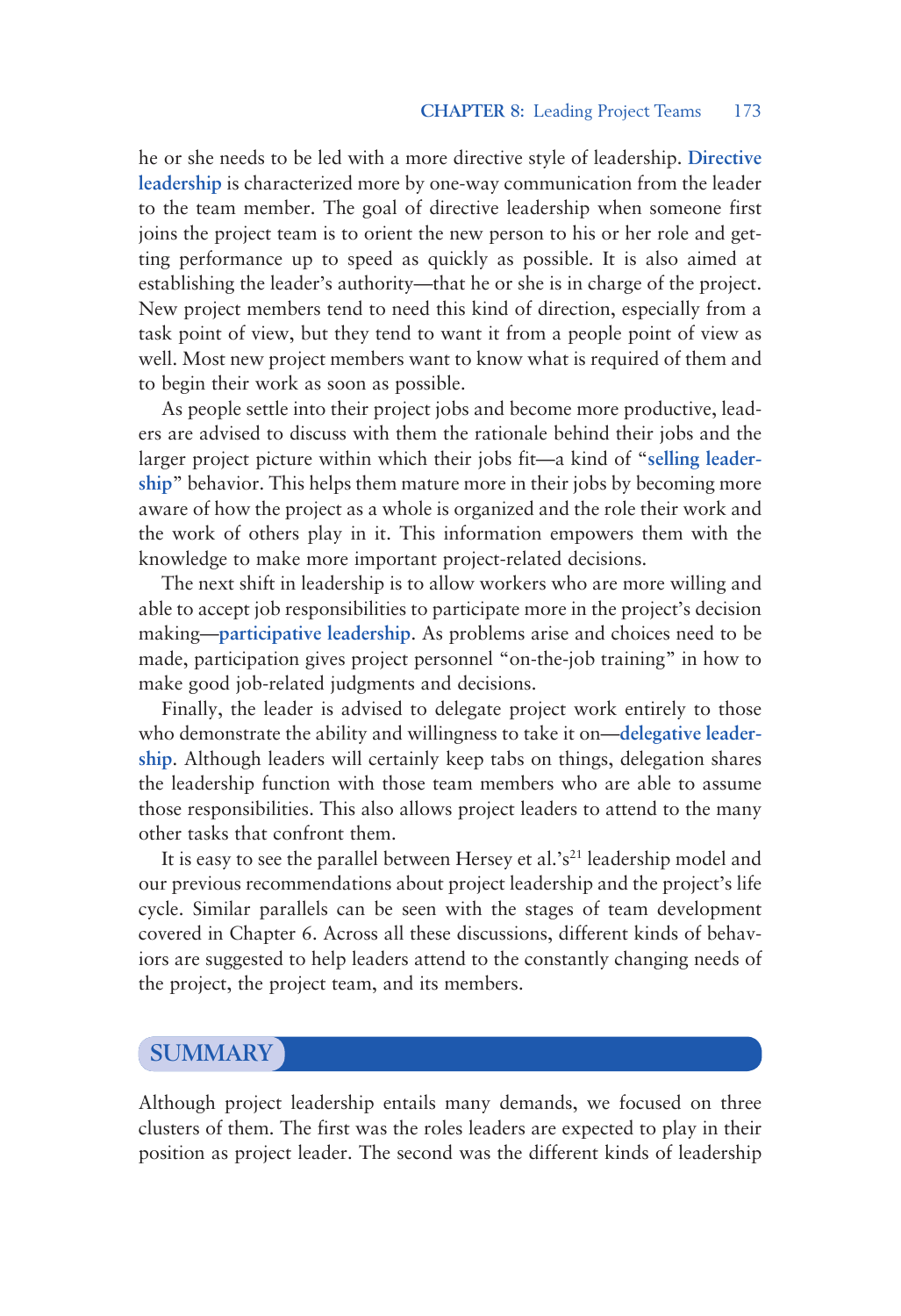needed during the various stages of a project. The third was how best to lead individual project staff as they come and go on a project.

Project leaders are expected to play many roles external to their projects. Two are the roles of figurehead and spokesperson. As the figurehead, project leaders are expected to represent the project in all appropriate public functions, and they should be aware that their behavior and demeanor will reflect on their projects. As the project's figurehead, leaders are also expected to be the spokesperson for their projects. How well they present their projects to others will affect how well stakeholders think about their project and how well they think the project is being led. Project leaders also play liaison and monitor roles for their projects. Most formal business and informal contacts with the project are conducted through project leaders in their liaison role. Because project leaders are so involved with external stakeholders, they are uniquely positioned to monitor the project's environment to keep abreast of relevant project information. Project leaders are also expected to champion their projects to stakeholders in ways that get their projects the resources and support they need. Because of their positions, project leaders also generally play a key negotiating role, usually between clients, higher management, and the project team. Finally, clients and higher management expect project leaders to play a controller role for their projects. They are expected to keep the project moving forward as planned—staying on budget and on schedule. Leaders should handle the more routine problems in the context of the project. Larger problems should be brought to the attention of the appropriate stakeholder with plans for overcoming them.

Project leaders are also expected to play a variety of internal leadership roles for their project team. In their planning role, leaders are expected to take the lead on all project planning during the early stages of a project and whenever new plans are needed to adjust for project changes. Project leaders are also the key resource allocators for their projects, not only in project planning but in project execution as well. Project resources often have to be reallocated during a project, and the leader must take the lead in deciding those reallocations. Project leaders are also expected to coordinate project work and help solve problems. Coordination is an ongoing challenge in project work because a steady state is rarely achieved for long. Project leaders are also expected to take the lead in problem solving. Because projects are, by definition, unique endeavors, problems are expected. Technical and operational problems go with the territory, and project leaders need to empower their teams to solve them. The solution of technical problems may well lie outside the leader's area of expertise. Even so, all solutions that will affect the larger project need to be authorized by the leader. Finally, project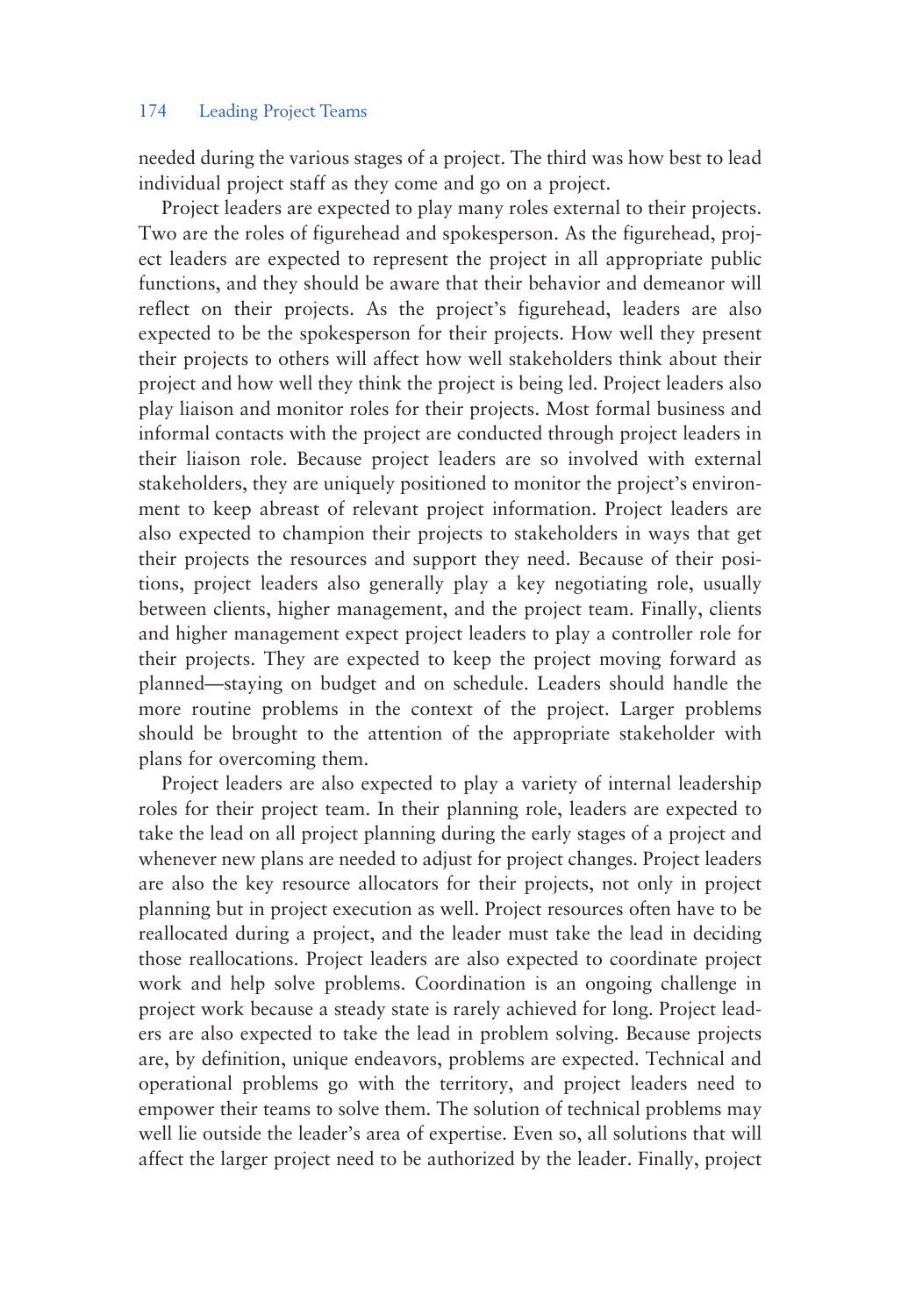leaders also play a team leader role, which has both a task component and a social-psychological component.

By definition, roles are the expectations that others have of a role holder. Those expectations can vary across those who have them and, in the case of project leaders in particular, are often in conflict. Project leaders also have their preferences for how they would like to fill these expectations. It is important, then, for leaders to negotiate and clarify the role expectations stakeholders have of them.

All these project leadership requirements change depending on the stage of a project's life cycle. Leader involvement in the early initiation and planning stages of a project is important for at least two reasons: to help shape the project and to develop a deep understanding of it for future direction and control. The leader's first responsibility is to clarify the objectives and deliverables of a project. The next obligation is to make sure the project is doable—that the work scope, costs, and time allocations are realistic. These project parameters are best established by leaders in their role as project negotiators. Once a project's parameters are established, leaders turn to organizing their projects. The principal tools for organizing are the work breakdown structure and the project's schedule. Finally, the project leader needs to acquire and align project resources. The most important resource is the project team itself. The earlier leaders can begin assembling the key members of the project team, the better. Team members can assist in planning and, as a consequence, participate more fully in the project's launch. Earlier recruitment also increases the probability of getting qualified key personnel.

The project's launch is a particularly critical event in its life cycle. The short-term objective is to make sure project work is properly begun. The longer term objective is to lay the foundation so that project work can eventually be delegated to the project team during the project's execution phase. Leaders need to demonstrate their knowledge and command of the project during this critical period, and project teams expect them to do so. Summarizing the important objectives of the project, how they will be achieved, and who on the team is responsible for what aspects of the project can help achieve these objectives. Once work has begun on project tasks, leaders need to pay attention to both task and resource needs. Task attention focuses on whether project tasks have been initiated properly. Resource attention focuses on making sure resources are flowing as they should.

The primary leadership objective of project execution is to keep the project on track. First, leaders need to monitor the work of the project team. This should be done in a way that is neither too close—hurting good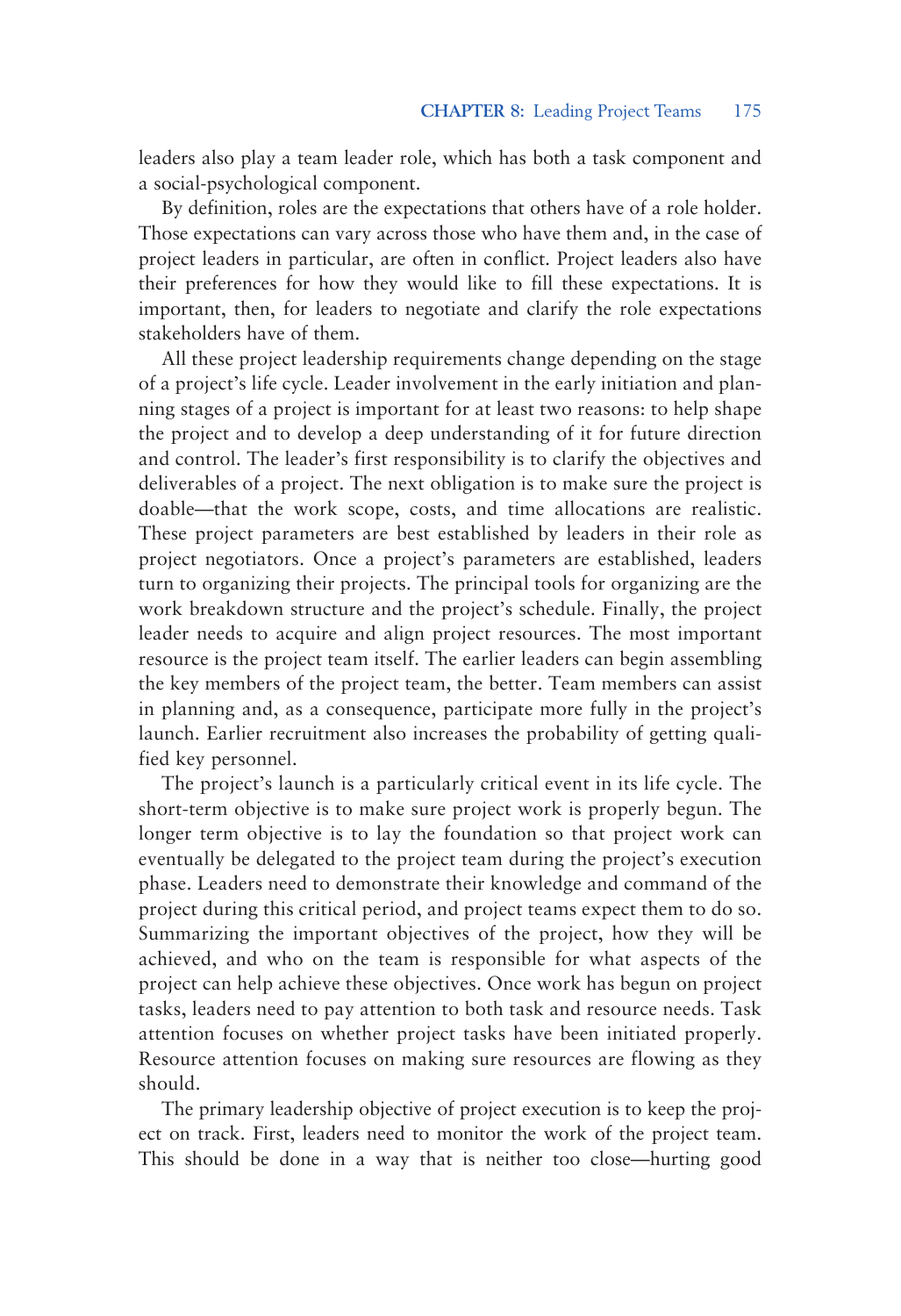performance—nor too loose—letting the project go off track before taking corrective action. Receiving concrete deliverables before too much time has passed in a project is a good method for keeping the project on track. Breaking down larger deliverables with longer delivery times into smaller, interim deliverables is one useful way of accomplishing this. Leaders monitor their projects by comparing what should have been accomplished to what actually has been. The project plan with its work breakdown structure, schedule, and project budget are all used as standards for comparison. Smaller projects might focus simply on deliverables—have they been produced on schedule and according to expectations? Larger projects usually need to monitor costs more carefully by comparing, for example, budgeted costs to actual costs of project work. Earned value analysis includes the time dimension by adding scheduled costs as a standard for assessment.

During the execution phase, leaders need to keep an eye out for any problems that might be emerging from within the project team. Leaders can look to four common sources of these internal project problems: project, deliverable, logistical, and staffing problems. An example of a project problem is that the work breakdown structure did not include required work. Deliverable problems emerge from the work itself, such as having to overcome technical difficulties. Logistical problems are generally tied to the lack of resources when they are needed. Staffing problems are principally problems of ability or commitment. Either the staff do not have the ability to perform the task given to them, or they lack the commitment to do so. Although the leader needs to get the project back on track as soon as possible, searching for the real cause of project problems will help keep them from emerging in the future.

Project leaders also need to track external stakeholders during the execution phase—success depends a great deal on them. Clients want to see the project proceed as planned and sometimes want additional work to be done. Higher management also wants to see the project proceed as planned and sometimes wishes to reallocate resources to other projects. When large problems emerge to threaten the project, leaders need to inform their clients and higher management of the problems and provide plans to resolve them. When clients or management want additional work or the reallocation of resources, leaders need to make very clear how these decisions will affect the project. Because projects depend on outside suppliers and regulators, leaders also need to make sure these stakeholders are well integrated into project plans as required.

When projects close, leaders need to make sure that all the products, services, and other outcomes of a project are delivered to the client. Checklists are good tools to use in this regard. Checklists are also useful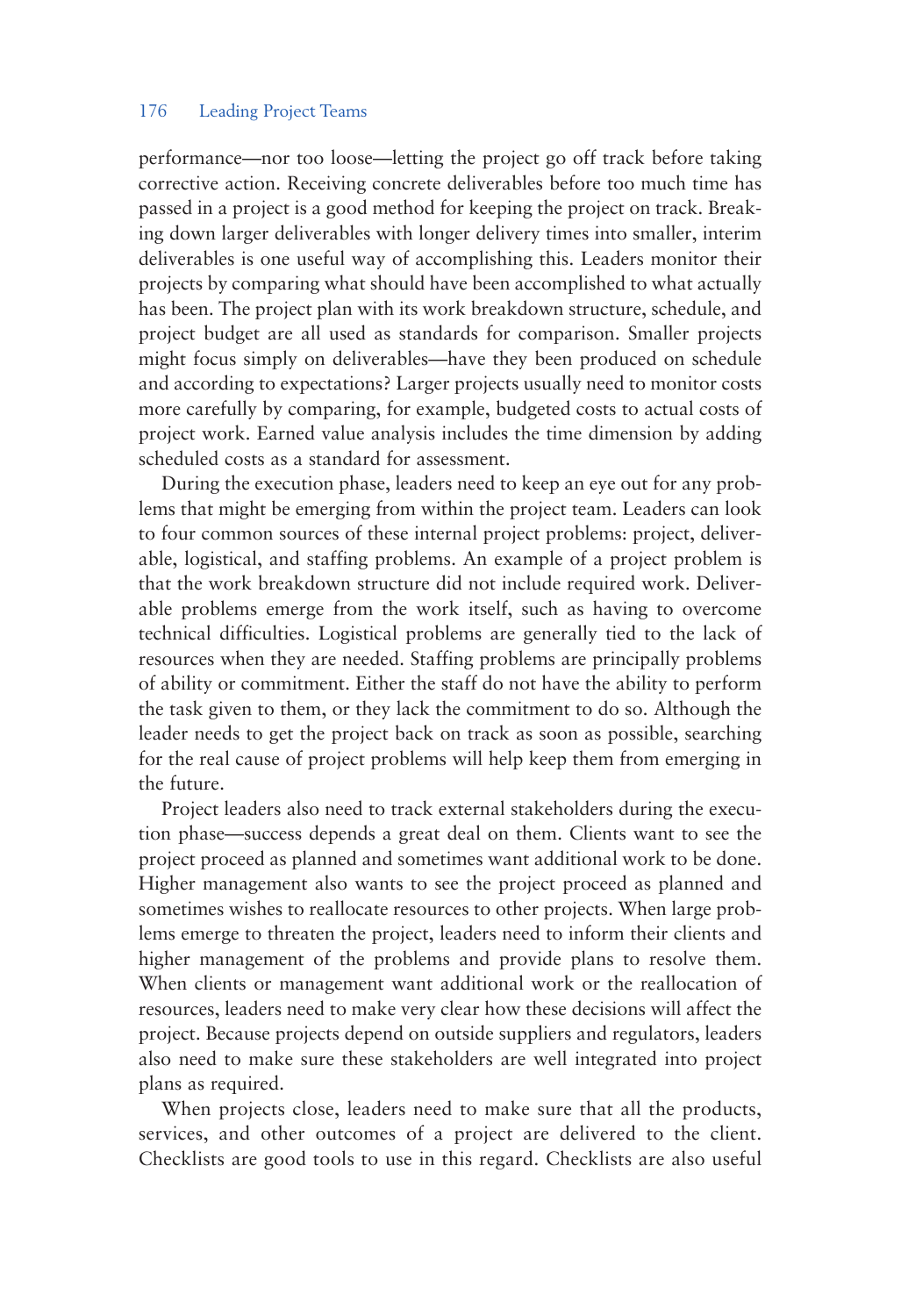for making sure all requirements have been met with the host organization to close down the project. Finally, leaders should conduct after-action reviews to look back over the project to learn how to perform better in the future.

Just as the leadership needs for the project as a whole change as it goes through its life cycle, the leadership needs of project personnel change as well. At first, personnel need and generally want a more directive style of leadership to orient them to their job and to get them up to speed on project work. As they demonstrate their abilities to handle their jobs, the leader should spend more time letting them know how their work fits into the overall project and how the project as a whole is organized and led, using a more "selling" leadership style. This empowers the project member with the knowledge and information needed to begin making his or her own more important job-related decisions. Leadership should then shift to a more participatory style to further advance the member's job maturity in terms of being able to develop good project judgments and make good decisions about broader project issues. Finally, leaders should shift to delegating more responsibility to team members who show the ability and willingness to accept leadership responsibilities. At that point, leaders can turn their attention to other project tasks.

# **REVIEW QUESTIONS**

- 1. Define and identify the expectations of the following roles of a project leader:
	- a. Liaison and monitor
	- b. Champion
	- c. Controller
	- d. Planner and resource allocator
	- e. Team leader
- 2. Why should a project leader clarify his or her leadership role?
	- a. How should he or she go about doing so?
- 3. Discuss the various leadership requirements in the following stages of the project's life cycle:
	- a. Initiation and planning
	- b. Project launch
	- c. Project execution
	- d. Project closing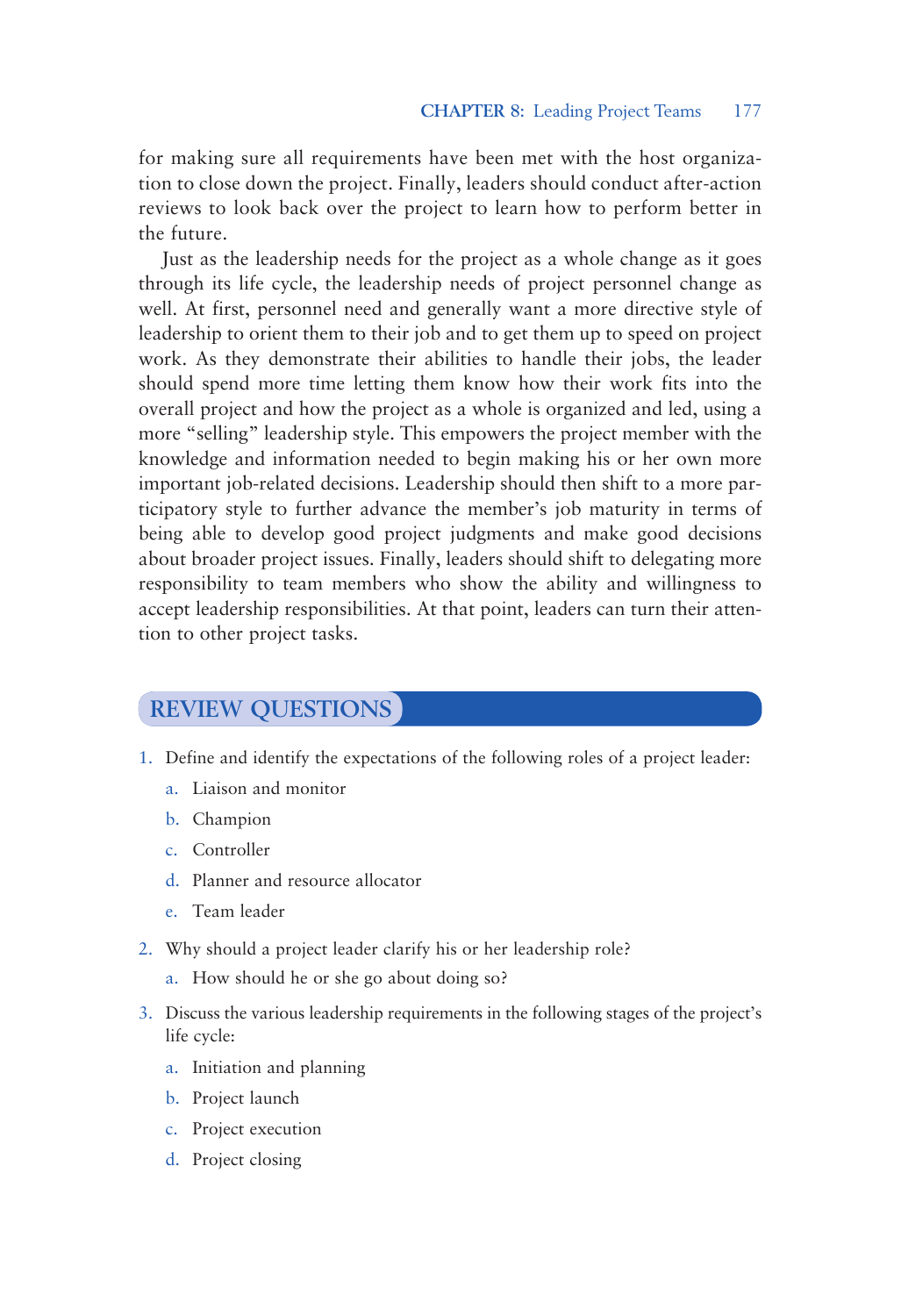# **EXERCISES**

- 1. Review the various roles project leaders are called on to play.
	- a. Assess your strengths and weaknesses for each of them.
	- b. For those roles in which you are not strong, how would you address them in any given project?
- 2. Identify a project of your own choosing.
	- a. Lay out a plan for its initiation and planning.
- 3. Recall a school or work project that you have recently completed.
	- a. Conduct an after-action review of the project.
	- b. How would you do things differently if you were the project leader (again)? In addressing this question, review and comment on what occurred in the project as it moved through its various project stages.

# **ENDNOTES**

1. Mintzberg, H. (1973). *The nature of managerial work*. New York, NY: Harper & Row.

2. Luthans, F., & Lockwood, D. L. (1984). Toward an observation system for measuring leader behavior in natural settings. In J. G. Hunt, D. Hosking, C. A. Schriesheim, & R. Stewart (Eds.), *Leaders and managers: International perspectives on managerial behavior and leadership* (pp. 117–141). New York, NY: Pergamon.

3. It is also important for external stakeholders to get a consistent message about the project. For this reason, external communications are often restricted to the project leader. If other project members are required to interact with external stakeholders, it is important that the project leader be present if possible or thoroughly debriefed if not.

4. Often, team members will work with external stakeholders as well. It is important in these interactions that the project leader is kept thoroughly informed of important project business.

5. An excellent source for negotiation is: Fisher, R., Ury, W., & Patton, B. (1991). *Getting to yes: Negotiating agreement without giving in*. New York, NY: Penguin Books.

6. The explanations leaders give followers for their decisions have been well researched in the organizational justice literature. Laying out the causes that required the change and the project goals that will be addressed by the change can help dampen the disappointment and anger team members may have about the change. It may be that such accounts cannot be given immediately, but leaders should remember to give them as soon as possible.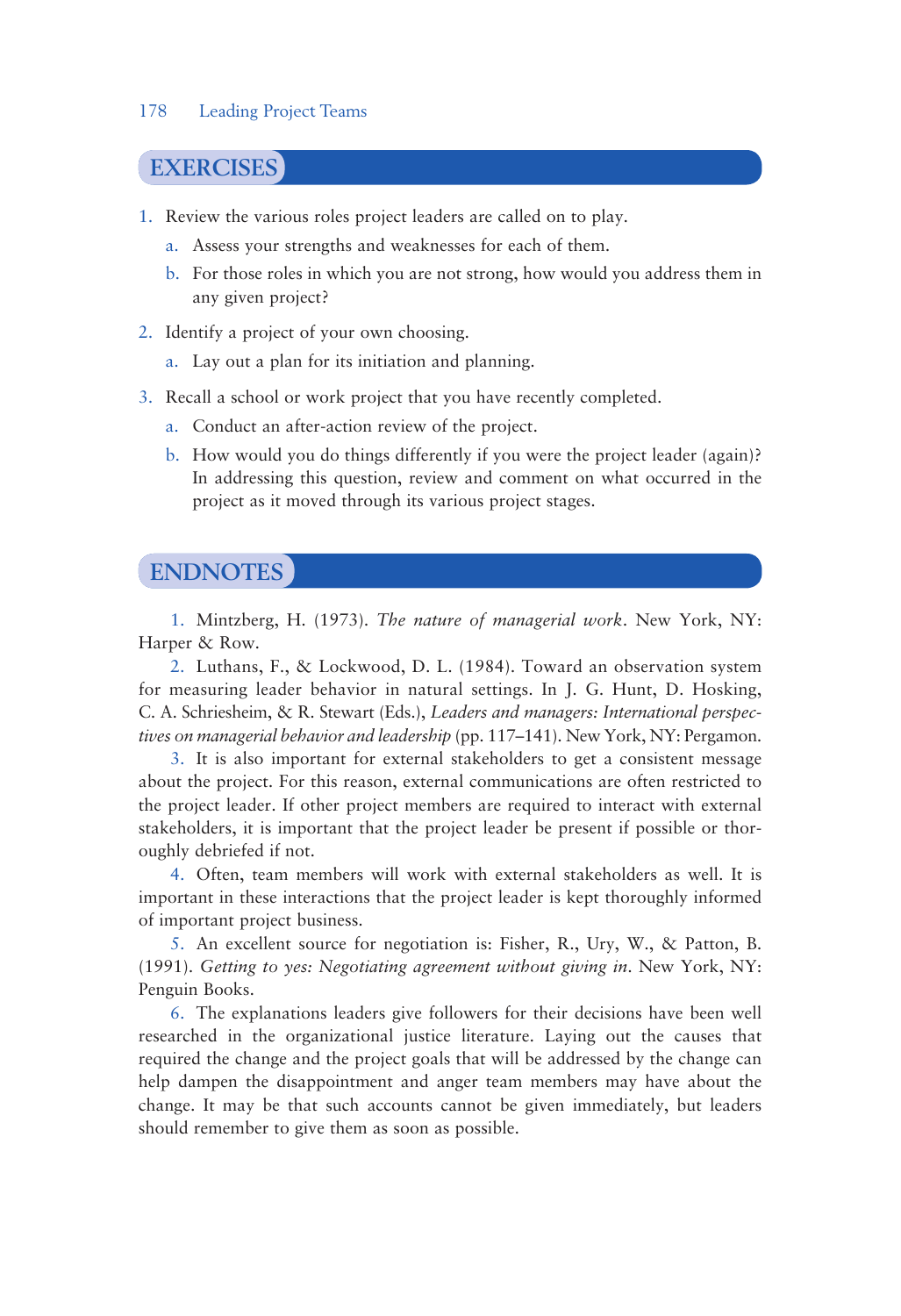7. Meetings, of course, are legitimate project activities to the extent they add value to the project over and above the costs of those who must attend them. Project leaders are expected to weigh those costs and benefits carefully.

8. For further discussion, see Jehn, K. A., & Bendersky, C. (2003). Intragroup conflict in organizations: A contingency perspective on the conflict-outcome relationship. In R. M. Kramer & B. M. Staw (Eds.), *Research in organizational behavior* (Vol. 25, pp. 187–242). Kindlington, UK: Elsevier Ltd.

9. There is an old management dictum that when more than one person has responsibility for a task, no one has responsibility for it. Although project work often requires the efforts of many, one person needs to be accountable for getting the task done.

10. The working assumption here is that a project's launch occurs with the entire team all at once. In many projects, team members join the project in different phases. The project needs to be launched to newcomers as they arrive—providing them the information they need and making sure initial work is proceeding as planned.

11. Quite often, concerns of project members are not raised in this early stage of project work. As the team moves into its storming stage, however, more concerns and disagreements about the rationale behind project issues may arise (see Chapter 6). Project leaders should not necessarily take this as insubordination but as legitimate participation over valid concerns that need to be addressed. This is often best done one-on-one.

12. Fiedler, F. E. (1967). *A theory of leadership effectiveness*. New York, NY: McGraw-Hill.

13. One rule of thumb might be the "80-hour" rule: no more than 80 hours of work (2 weeks) should pass before something concrete is delivered from a task package.

14. These kinds of problems need to be anticipated as sources of project risk early in planning and clearly communicated to clients and higher management. For more on this and other potential project problems, see Chapter 5 on the management of project risk.

15. Ancona, D. G., & Caldwell, D. (1992). Bridging the boundary: External activity and performance in organizational teams. *Administrative Science Quarterly*, *37*, 634–665.

16. An excellent source for client and higher-management negotiations is Fisher et al. (1991).

17. Building contractors often use a punch list to finish off their projects. They get together with their clients to review the property and, together, negotiate a list of final things that need to be done to finish the job. The company of a project manager I know does something similar. Managers do a computer word search for all elements of their contracts that have the phrases "The company will" or "The company shall...." These phrases were placed in the contract specifying deliverables, and the word search constructs a check-off list for them.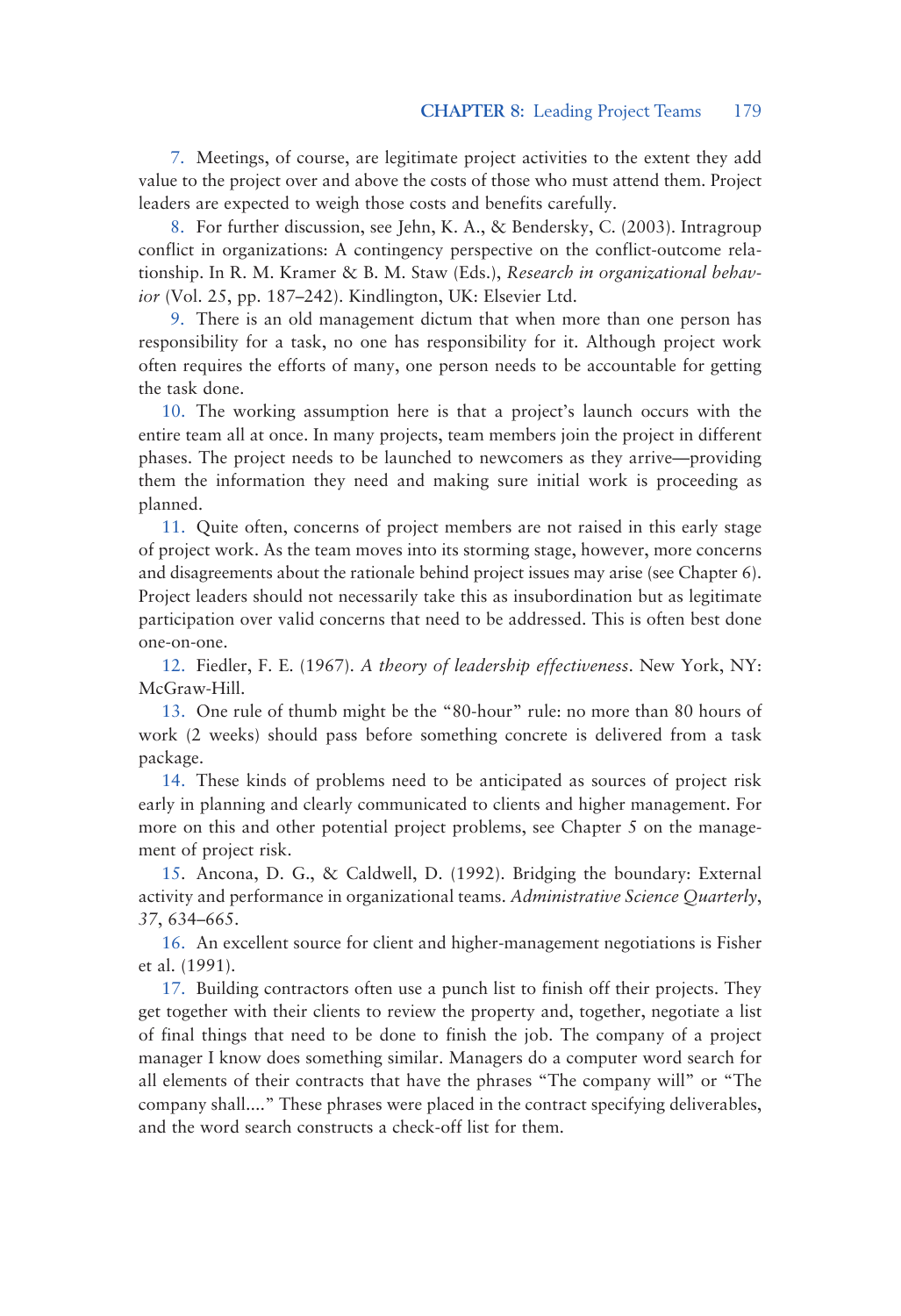18. As mentioned previously, lessons are really learned throughout the project and should be used as they are acquired. After-action reviews, however, offer the opportunity to wrap them up given the full advantages of hindsight.

19. Hersey, P., Blanchard, K. H., & Johnson, D. E. (1996). *Management of organization behavior: Utilizing human resources* (7th ed.). Englewood Cliffs, NJ: Prentice Hall. Their ideas are abstracted here and adjusted for project leadership needs.

20. Hersey et al. (1996).

21. Hersey et al. (1996).

# **KEY TERMS**

**After-Action Review:** a report used principally for institutional learning, to make sure the lessons learned from the project can be applied in the future.

**Champion:** the role project leaders play when they promote the benefits and needs of their projects in terms that speak to stakeholder interests.

**Chief Negotiator:** the role project leaders play when they negotiate what a project is to produce and the resources required to produce it.

**Controller:** the role project leaders play when they make sure the project is proceeding as planned—producing deliverables according to specifications, on budget, and on schedule.

**Coordinator:** the role project leaders play when they ensure that the project team is working together toward common project objectives.

**Delegative Leadership**: leadership behavior characterized by delegating the project job to the team member entirely—although periodic checks on performance are made. This leadership style is appropriate for those workers who can handle delegation in terms of their ability and willingness to do the job on their own. The goal is to share the leadership function with those who are able to assume those responsibilities.

**Deliverable Problems:** problems that arise from the work in producing deliverables.

**Directive Leadership:** leadership behavior characterized by one-way communication from the leader to the team member. A leadership style used for new project members. The goal is to orient the new member to the job and get him or her up to speed as quickly as possible.

**Egocentric Bias:** the tendency for people to attribute success to their own efforts and failure or problems to forces outside themselves.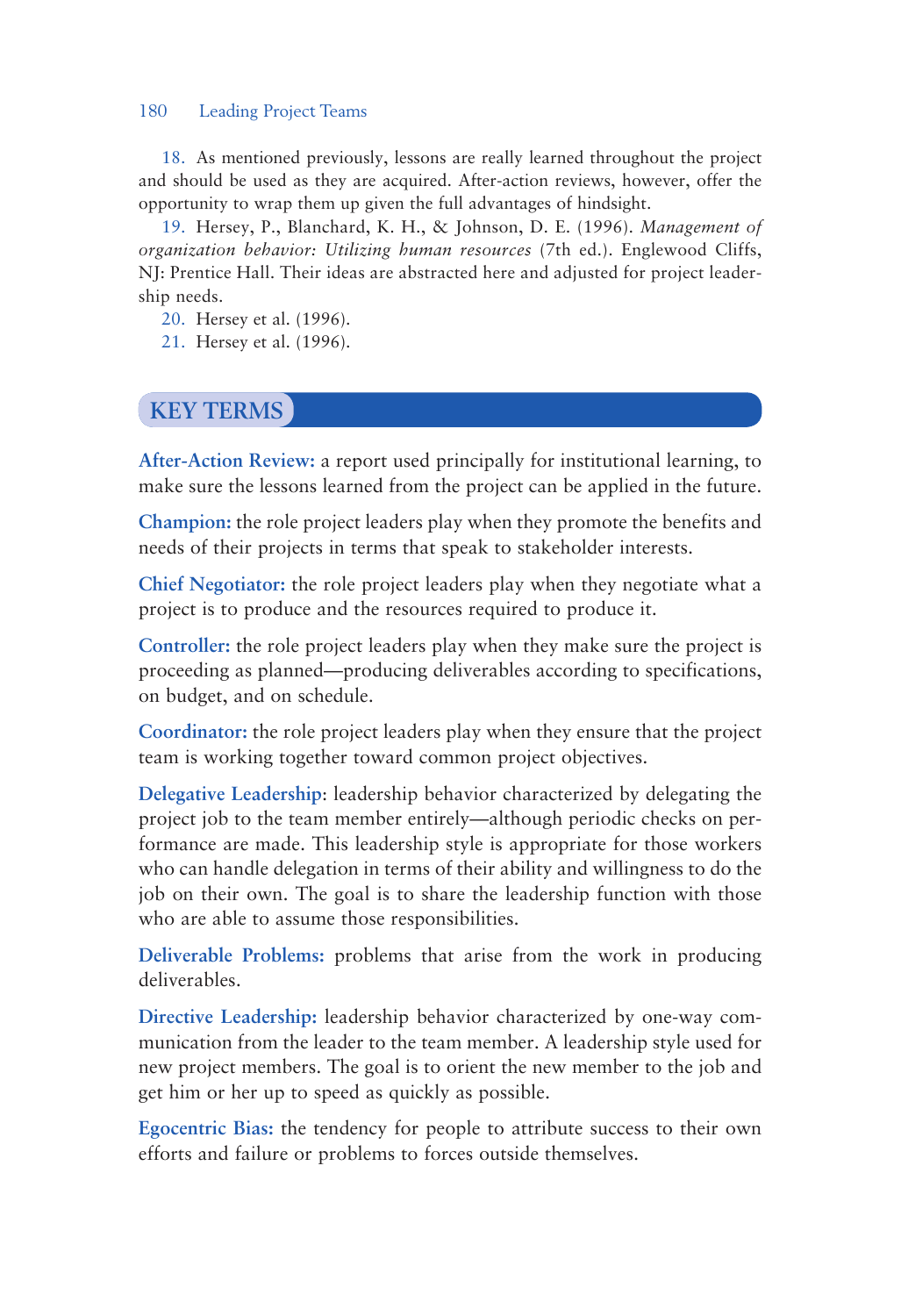**Figurehead:** the role project leaders play when they represent their projects at public functions.

**Internal Attribution Bias:** the tendency for supervisors to attribute the source of performance problems internally to workers—to their abilities or their commitment—rather than to external factors beyond the worker's control.

**Liaison:** the role project leaders play when they are called on to do business with, and develop informal ties to, stakeholders.

**Logistical Problems:** problems in getting required resources to the right locations when needed.

**Monitor:** the role project leaders play when they monitor the project environment for information important to the project.

**Participative Leadership**: leadership behavior characterized by allowing a team member to participate in the decision-making requirements of the project that would concern him or her. This leadership style is appropriate for those team members who are more willing and able to accept responsibility for their jobs. The aim is to provide a kind of "on-the-job training" on how to make good judgments and decisions.

**Personnel Problems:** problems of ability or commitment among project staff.

**Planner:** the role project leaders play when they take the lead in all project planning.

**Problem Solver:** the role project leaders play as the person ultimately responsible for solving project problems.

**Project Closing:** the stage of the project that begins with final delivery and ends with a project review.

**Project Execution:** the stage of the project when project work has been fully delegated to the project team, and project members have settled into producing the project's deliverables. It ends at project closing.

**Project Initiation and Planning**: the stage of the project from when work first begins on the client's project to when the leader finishes planning and organizing the project.

**Project Launch:** the stage of the project when the leader initiates the execution of project work with the project team.

**Project Monitoring**: the practice of comparing what has been accomplished to what should have been accomplished by a certain time.